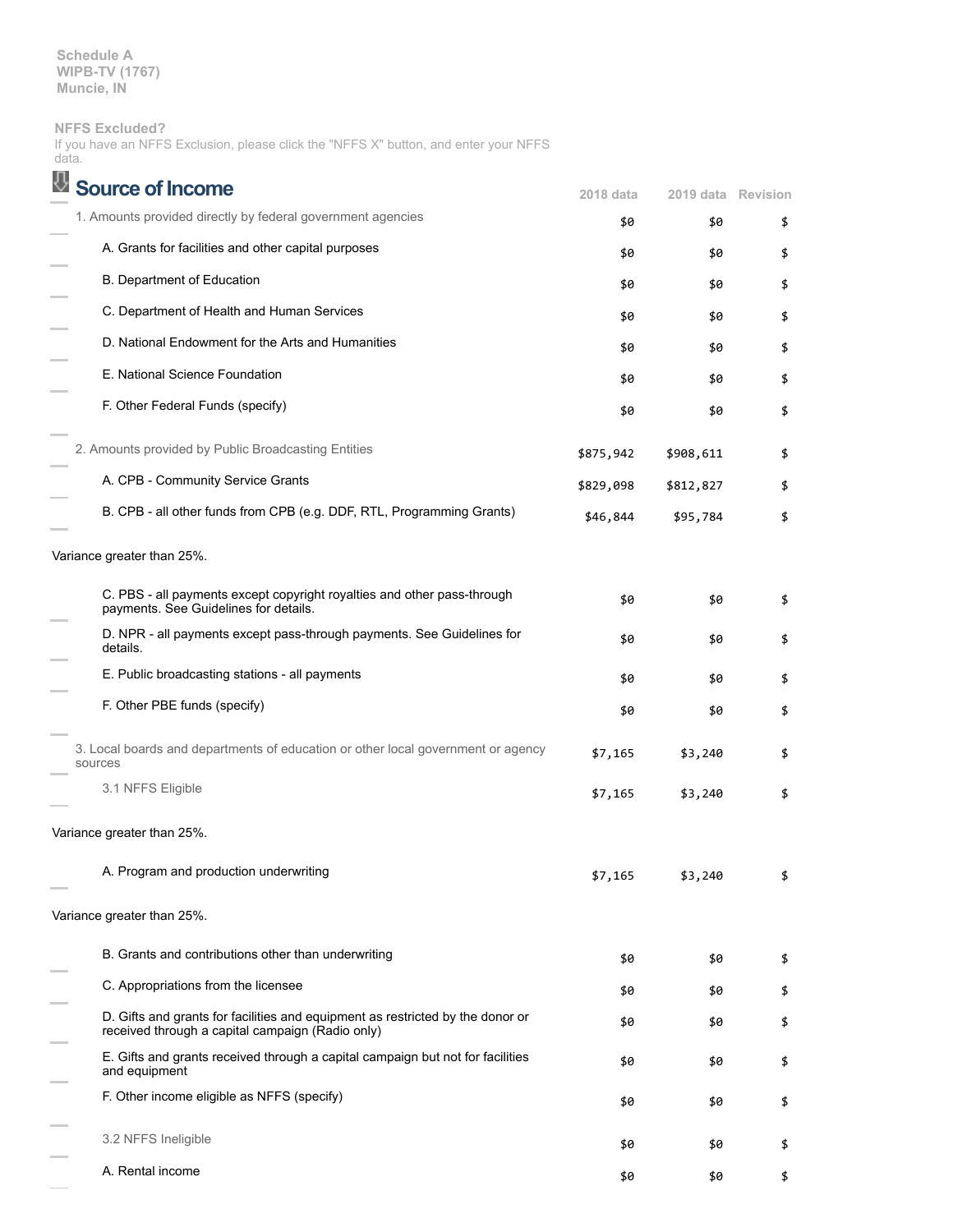| <b>B.</b> Fees for services                                                                                                        | \$0         | \$0         | \$ |
|------------------------------------------------------------------------------------------------------------------------------------|-------------|-------------|----|
| C. Licensing fees (not royalties – see instructions for Line 15)                                                                   | \$0         | \$0         | \$ |
| D. Gifts and grants for facilities and equipment as restricted by the donor or<br>received through a capital campaign (TV only)    | \$0         | \$0         | \$ |
| E. Other income ineligible for NFFS inclusion                                                                                      | \$0         | \$0         | \$ |
| 4. State boards and departments of education or other state government or agency<br>sources                                        | \$365,843   | \$365,843   | \$ |
| 4.1 NFFS Eligible                                                                                                                  | \$365,843   | \$365,843   | \$ |
| A. Program and production underwriting                                                                                             | \$0         | \$0         | \$ |
| B. Grants and contributions other than underwriting                                                                                | \$0         | \$0         | \$ |
| C. Appropriations from the licensee                                                                                                | \$0         | \$0         | \$ |
| D. Gifts and grants for facilities and equipment as restricted by the donor or<br>received through a capital campaign (Radio only) | \$0         | \$0         | \$ |
| E. Gifts and grants received through a capital campaign but not for facilities<br>and equipment                                    | \$0         | \$0         | \$ |
| F. Other income eligible as NFFS (specify)                                                                                         | \$365,843   | \$365,843   | \$ |
| <b>Description</b><br><b>Revision</b><br><b>Amount</b><br>State of Indiana Funds<br>\$365,843                                      |             |             |    |
| 4.2 NFFS Ineligible                                                                                                                | \$0         | \$0         | \$ |
| A. Rental income                                                                                                                   | \$0         | \$0         | \$ |
| <b>B.</b> Fees for services                                                                                                        | \$0         | \$0         | \$ |
| C. Licensing fees (not royalties – see instructions for Line 15)                                                                   | \$0         | \$0         | \$ |
| D. Gifts and grants for facilities and equipment as restricted by the donor or<br>received through a capital campaign (TV only)    | \$0         | \$0         | \$ |
| E. Other income ineligible for NFFS inclusion                                                                                      | \$0         | \$0         | \$ |
| 5. State colleges and universities                                                                                                 | \$1,332,928 | \$1,312,010 |    |
| 5.1 NFFS Eligible                                                                                                                  | \$1,316,645 | \$1,170,252 | \$ |
| A. Program and production underwriting                                                                                             | \$7,345     | \$11,470    | \$ |
| Variance greater than 25%.                                                                                                         |             |             |    |
| B. Grants and contributions other than underwriting                                                                                | \$0         | \$0         | \$ |
| C. Appropriations from the licensee                                                                                                | \$1,309,300 | \$1,158,782 | \$ |
| D. Gifts and grants for facilities and equipment as restricted by the donor or<br>received through a capital campaign (Radio only) | \$0         | \$0         | \$ |
| E. Gifts and grants received through a capital campaign but not for facilities<br>and equipment                                    | \$0         | \$0         | \$ |
| F. Other income eligible as NFFS (specify)                                                                                         | \$0         | \$0         | \$ |
| 5.2 NFFS Ineligible                                                                                                                | \$16,283    | \$141,758   | \$ |
| Variance greater than 25%.                                                                                                         |             |             |    |

and a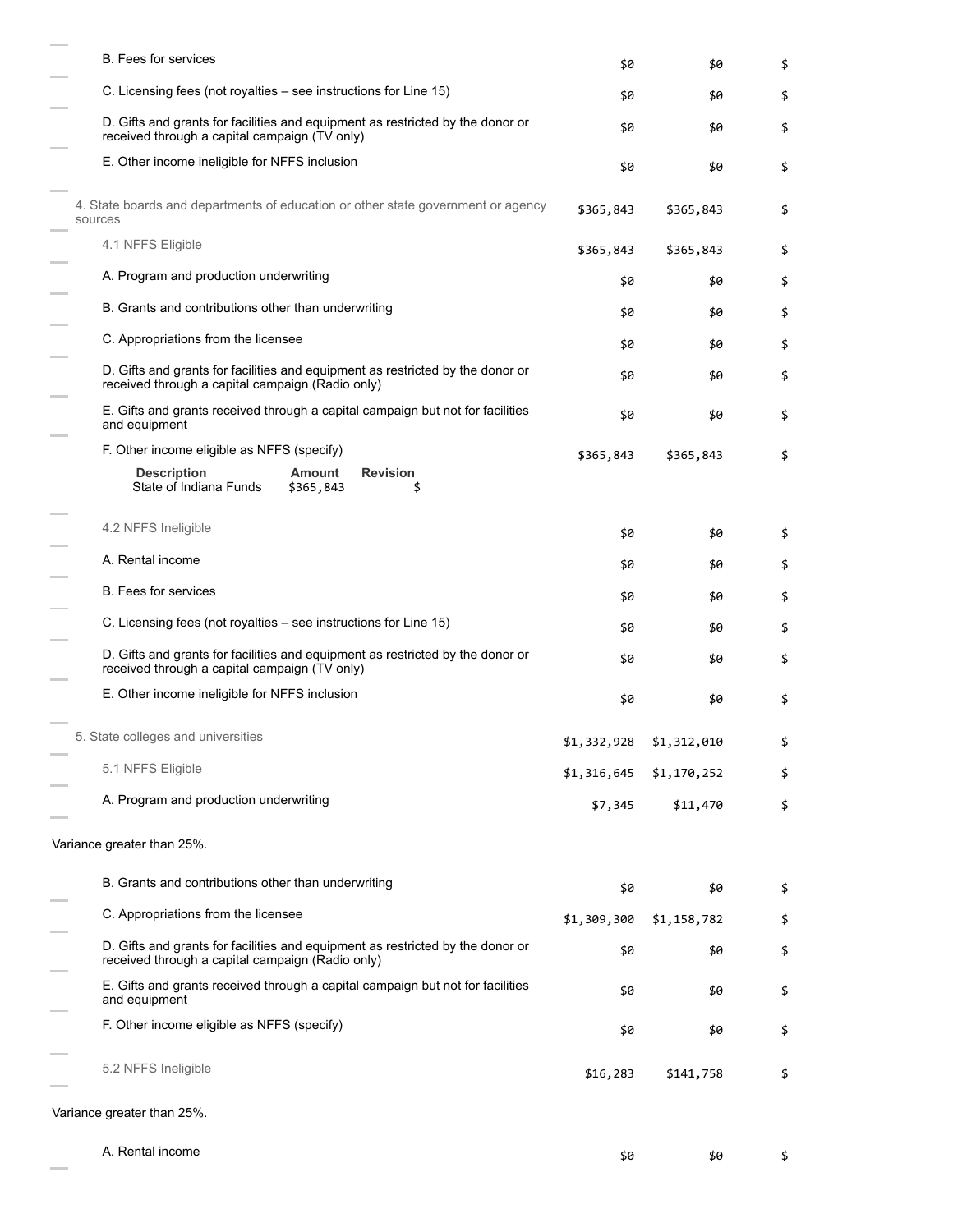| <b>B.</b> Fees for services                                                                                                        | \$0      | \$0       | \$ |
|------------------------------------------------------------------------------------------------------------------------------------|----------|-----------|----|
| C. Licensing fees (not royalties – see instructions for Line 15)                                                                   | \$0      | \$0       | \$ |
| D. Gifts and grants for facilities and equipment as restricted by the donor or<br>received through a capital campaign (TV only)    | \$16,283 | \$141,758 | \$ |
| Variance greater than 25%.                                                                                                         |          |           |    |
| E. Other income ineligible for NFFS inclusion                                                                                      | \$0      | \$0       | \$ |
| 6. Other state-supported colleges and universities                                                                                 | \$0      | \$0       | \$ |
| 6.1 NFFS Eligible                                                                                                                  | \$0      | \$0       | \$ |
| A. Program and production underwriting                                                                                             | \$0      | \$0       | \$ |
| B. Grants and contributions other than underwriting                                                                                | \$0      | \$0       | \$ |
| C. Appropriations from the licensee                                                                                                | \$0      | \$0       | \$ |
| D. Gifts and grants for facilities and equipment as restricted by the donor or<br>received through a capital campaign (Radio only) | \$0      | \$0       | \$ |
| E. Gifts and grants received through a capital campaign but not for facilities<br>and equipment                                    | \$0      | \$0       | \$ |
| F. Other income eligible as NFFS (specify)                                                                                         | \$0      | \$0       | \$ |
| 6.2 NFFS Ineligible                                                                                                                | \$0      | \$0       | \$ |
| A. Rental income                                                                                                                   | \$0      | \$0       | \$ |
| <b>B.</b> Fees for services                                                                                                        | \$0      | \$0       | \$ |
| C. Licensing fees (not royalties – see instructions for Line 15)                                                                   | \$0      | \$0       | \$ |
| D. Gifts and grants for facilities and equipment as restricted by the donor or<br>received through a capital campaign (TV only)    | \$0      | \$0       | \$ |
| E. Other income ineligible for NFFS inclusion                                                                                      | \$0      | \$0       | \$ |
| 7. Private colleges and universities                                                                                               | \$0      | \$0       | \$ |
| 7.1 NFFS Eligible                                                                                                                  | \$0      | \$0       | \$ |
| A. Program and production underwriting                                                                                             | \$0      | \$0       | \$ |
| B. Grants and contributions other than underwriting                                                                                | \$0      | \$0       | \$ |
| C. Appropriations from the licensee                                                                                                | \$0      | \$0       | \$ |
| D. Gifts and grants for facilities and equipment as restricted by the donor or<br>received through a capital campaign (Radio only) | \$0      | \$0       | \$ |
| E. Gifts and grants received through a capital campaign but not for facilities<br>and equipment                                    | \$0      | \$0       | \$ |
| F. Other income eligible as NFFS (specify)                                                                                         | \$0      | \$0       | \$ |
| 7.2 NFFS Ineligible                                                                                                                | \$0      | \$0       | \$ |
| A. Rental income                                                                                                                   | \$0      | \$0       | \$ |
| <b>B.</b> Fees for services                                                                                                        | \$0      | \$0       | \$ |
| C. Licensing fees (not royalties – see instructions for Line 15)                                                                   | \$0      | \$0       | \$ |
| D. Gifts and grants for facilities and equipment as restricted by the donor or<br>received through a capital campaign (TV only)    | \$0      | \$0       | \$ |

E. Other income ineligible for NFFS inclusion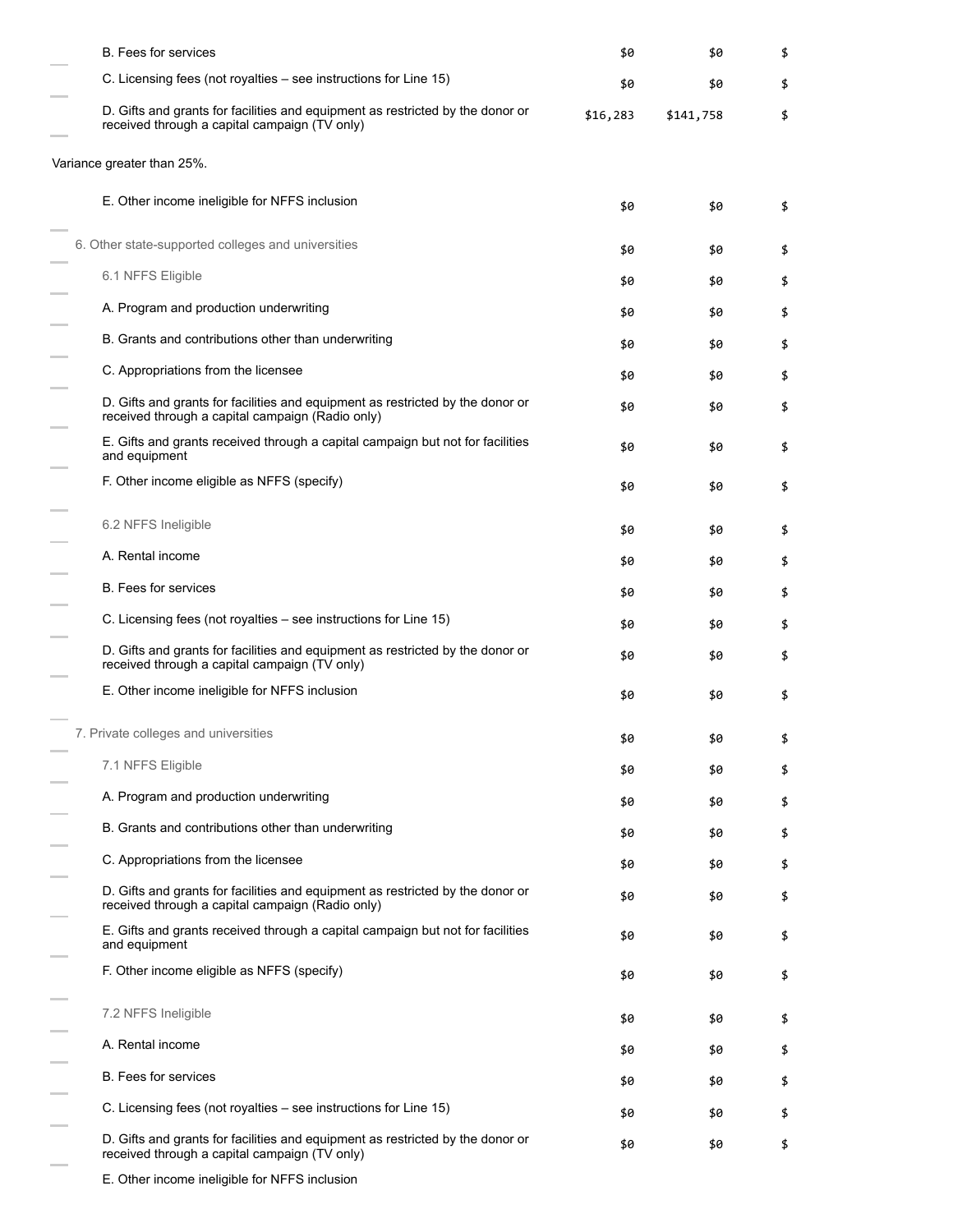|                                                                                                                                                                                          | \$0       | \$0       | \$ |
|------------------------------------------------------------------------------------------------------------------------------------------------------------------------------------------|-----------|-----------|----|
| 8. Foundations and nonprofit associations                                                                                                                                                | \$48,738  | \$56,911  | \$ |
| 8.1 NFFS Eligible                                                                                                                                                                        | \$48,738  | \$56,911  | \$ |
| A. Program and production underwriting                                                                                                                                                   | \$47,205  | \$55,078  | \$ |
| B. Grants and contributions other than underwriting                                                                                                                                      | \$1,533   | \$1,833   | \$ |
| C. Gifts and grants for facilities and equipment as restricted by the donor or<br>received through a capital campaign (Radio only)                                                       | \$0       | \$0       | \$ |
| D. Gifts and grants received through a capital campaign but not for facilities<br>and equipment                                                                                          | \$0       | \$0       | \$ |
| E. Other income eligible as NFFS (specify)                                                                                                                                               | \$0       | \$0       | \$ |
| 8.2 NFFS Ineligible                                                                                                                                                                      | \$0       | \$0       | \$ |
| A. Rental income                                                                                                                                                                         | \$0       | \$0       | \$ |
| <b>B.</b> Fees for services                                                                                                                                                              | \$0       | \$0       | \$ |
| C. Licensing fees (not royalties – see instructions for Line 15)                                                                                                                         | \$0       | \$0       | \$ |
| D. Gifts and grants for facilities and equipment as restricted by the donor or<br>received through a capital campaign (TV only)                                                          | \$0       | \$0       | \$ |
| E. Other income ineligible for NFFS inclusion                                                                                                                                            | \$0       | \$0       | \$ |
| 9. Business and Industry                                                                                                                                                                 | \$100,628 | \$96,441  | \$ |
| 9.1 NFFS Eligible                                                                                                                                                                        | \$100,628 | \$96,441  | \$ |
| A. Program and production underwriting                                                                                                                                                   | \$100,628 | \$96,441  | \$ |
| B. Grants and contributions other than underwriting                                                                                                                                      | \$0       | \$0       | \$ |
| C. Gifts and grants for facilities and equipment as restricted by the donor or<br>received through a capital campaign (Radio only)                                                       | \$0       | \$0       | \$ |
| D. Gifts and grants received through a capital campaign but not for facilities<br>and equipment                                                                                          | \$0       | \$0       | \$ |
| E. Other income eligible as NFFS (specify)                                                                                                                                               | \$0       | \$0       | \$ |
| 9.2 NFFS Ineligible                                                                                                                                                                      | \$0       | \$0       | \$ |
| A. Rental income                                                                                                                                                                         | \$0       | \$0       | \$ |
| <b>B.</b> Fees for services                                                                                                                                                              | \$0       | \$0       | \$ |
| C. Licensing fees (not royalties - see instructions for Line 15)                                                                                                                         | \$0       | \$0       | \$ |
| D. Gifts and grants for facilities and equipment as restricted by the donor or<br>received through a capital campaign (TV only)                                                          | \$0       | \$0       | \$ |
| E. Other income ineligible for NFFS inclusion                                                                                                                                            | \$0       | \$0       | \$ |
| 10. Memberships and subscriptions (net of membership bad debt expense)                                                                                                                   | \$190,295 | \$198,906 | \$ |
| 10.1 NFFS Exclusion - Fair market value of premiums that are not of<br>insubstantial value                                                                                               | \$15,719  | \$19,671  | \$ |
| Variance greater than 25%.                                                                                                                                                               |           |           |    |
| 10.2 NFFS Exclusion - All bad debt expenses from NFFS eligible revenues<br>including but not limited to pledges, underwriting, and membership (unless<br>netted elsewhere in Schedule A) | \$0       | \$0       | \$ |
| 2018 data<br>2019 data                                                                                                                                                                   |           |           |    |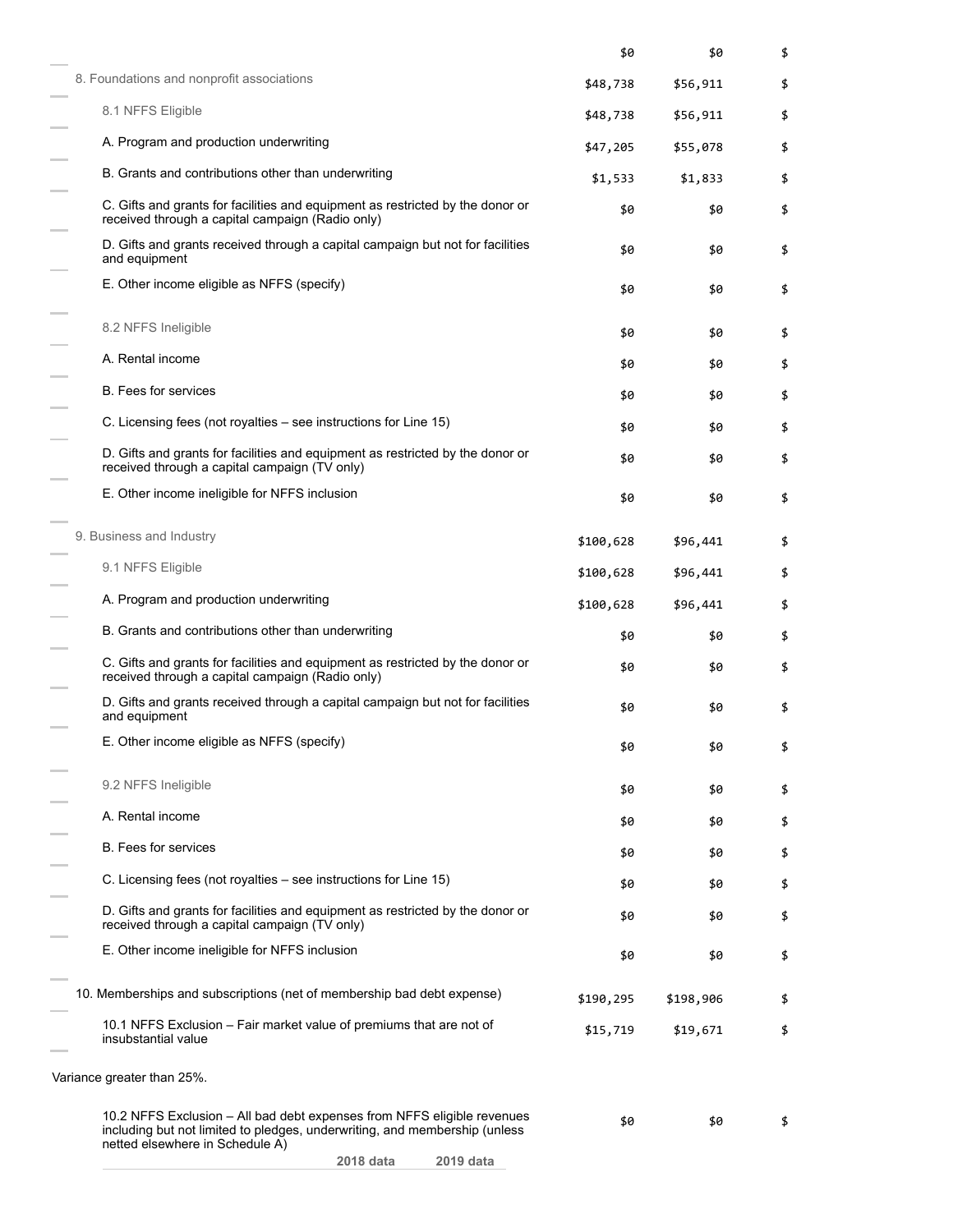|                                                                                                                                              | 2018 data | 2019 data                                                                      |           |           |          |
|----------------------------------------------------------------------------------------------------------------------------------------------|-----------|--------------------------------------------------------------------------------|-----------|-----------|----------|
| 10.3 Total number of contributors.                                                                                                           | 1,723     | 1,820                                                                          |           |           |          |
| 11. Revenue from Friends groups less any revenue included on line 10                                                                         | 2018 data | 2019 data                                                                      | \$0       | \$0       | \$       |
| 11.1 Total number of Friends<br>contributors.                                                                                                | 0         | 0                                                                              |           |           |          |
| 12. Subsidiaries and other activities unrelated to public broadcasting (See<br>instructions)                                                 |           |                                                                                | \$0       | \$0       | \$       |
| A. Nonprofit subsidiaries involved in telecommunications activities                                                                          |           |                                                                                | \$0       | \$0       | \$       |
| activities                                                                                                                                   |           | B. NFFS Ineligible - Nonprofit subsidiaries not involved in telecommunications | \$0       | \$0       | \$       |
| C. NFFS Ineligible - For-profit subsidiaries regardless of the nature of its<br>activities                                                   |           |                                                                                | \$0       | \$0       | \$       |
| D. NFFS Ineligible - Other activities unrelated to public brodcasting                                                                        |           |                                                                                | \$0       | \$0       | \$       |
| <b>Form of Revenue</b>                                                                                                                       |           |                                                                                | 2018 data | 2019 data | Revision |
| 13. Auction revenue (see instructions for Line 13)                                                                                           |           |                                                                                | \$12,808  | \$4,559   | \$       |
| A. Gross auction revenue                                                                                                                     |           |                                                                                | \$26,645  | \$18,396  | \$       |
| Variance greater than 25%.                                                                                                                   |           |                                                                                |           |           |          |
| B. Direct auction expenses                                                                                                                   |           |                                                                                | \$13,837  | \$13,837  | \$       |
| 14. Special fundraising activities (see instructions for Line 14)                                                                            |           |                                                                                | \$0       | \$0       | \$       |
| A. Gross special fundraising revenues                                                                                                        |           |                                                                                | \$0       | \$0       | \$       |
| B. Direct special fundraising expenses                                                                                                       |           |                                                                                | \$0       | \$0       | \$       |
| 15. Passive income                                                                                                                           |           |                                                                                | \$1,287   | \$0       | \$       |
| A. Interest and dividends (other than on endowment funds)                                                                                    |           |                                                                                | \$0       | \$0       | \$       |
| <b>B.</b> Royalties                                                                                                                          |           |                                                                                | \$1,287   | \$0       | \$       |
| Variance greater than 25%.                                                                                                                   |           |                                                                                |           |           |          |
| C. PBS or NPR pass-through copyright royalties                                                                                               |           |                                                                                | \$0       | \$0       | \$       |
| 16. Gains and losses on investments, charitable trusts and gift annuities and sale<br>of other assets (other than endowment funds)           |           |                                                                                | \$0       | \$0       | \$       |
| A. Gains from sales of property and equipment (do not report losses)                                                                         |           |                                                                                | \$0       | \$0       | \$       |
| B. Realized gains/losses on investments (other than endowment funds)                                                                         |           |                                                                                | \$0       | \$0       | \$       |
| C. Unrealized gains/losses on investments and actuarial gains/losses on<br>charitable trusts and gift annuities (other than endowment funds) |           |                                                                                | \$0       | \$0       | \$       |
| 17. Endowment revenue                                                                                                                        |           |                                                                                | \$0       | \$0       | \$       |
| A. Contributions to endowment principal                                                                                                      |           |                                                                                | \$0       | \$0       | \$       |
| B. Interest and dividends on endowment funds                                                                                                 |           |                                                                                | \$0       | \$0       | \$       |
| negative amount, add a hyphen, e.g., "-1,765")                                                                                               |           | C. Realized net investment gains and losses on endowment funds (if this is a   | \$0       | \$0       | \$       |
| a negative amount, add a hyphen, e.g., "-1,765")                                                                                             |           | D. Unrealized net investment gains and losses on endowment funds (if this is   | \$0       | \$0       | \$       |
| 18. Capital fund contributions from individuals (see instructions)                                                                           |           |                                                                                | \$0       | \$0       | \$       |
| A. Facilities and equipment (except funds received from federal or public<br>broadcasting sources)                                           |           |                                                                                | \$0       | \$0       | \$       |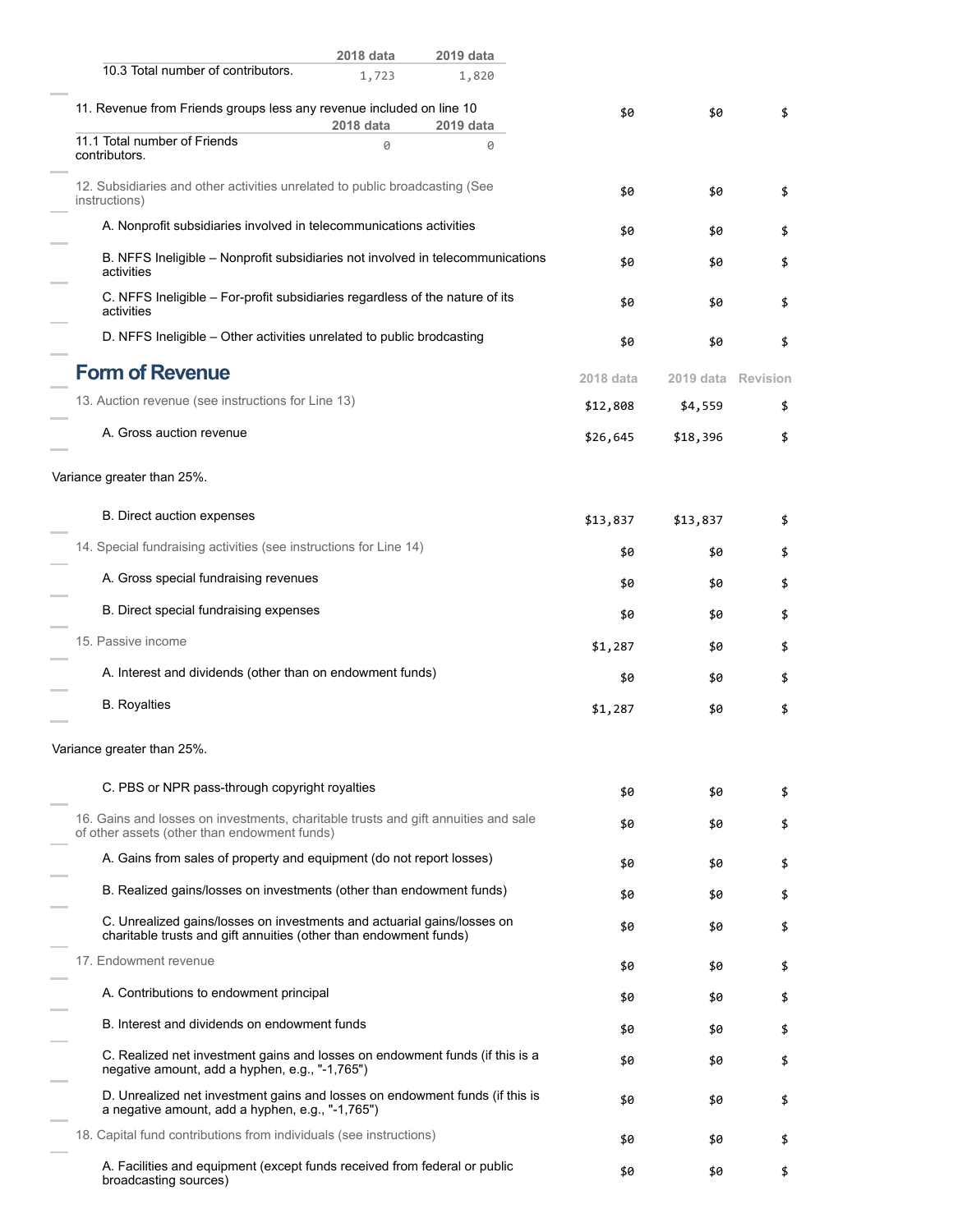| <b>B.</b> Other                                                                                                                                                  | \$0         | \$0                | \$ |
|------------------------------------------------------------------------------------------------------------------------------------------------------------------|-------------|--------------------|----|
| 19. Gifts and bequests from major individual donors                                                                                                              | \$118,360   | \$21,240           | \$ |
| 2018 data<br>2019 data<br>19.1 Total number of major individual<br>15<br>10<br>donors                                                                            |             |                    |    |
| Variance greater than 25%.                                                                                                                                       |             |                    |    |
| 20. Other Direct Revenue                                                                                                                                         | \$969       | \$732              | \$ |
| <b>Amount</b><br><b>Revision</b><br><b>Description</b><br><b>T-shirt Sales</b><br>\$732<br>\$                                                                    |             |                    |    |
| <b>Revision</b><br><b>Exclusion Description</b><br>Amount<br>Revenue from non-<br>\$732<br>\$<br>broadcast activities that<br>fail to meet exception<br>criteria |             |                    |    |
| Line 21. Proceeds from the FCC Spectrum Incentive Auction, interest and<br>dividends earned on these funds, channel sharing revenues, and spectrum leases        | \$18,402    | \$432,203          | \$ |
| A. Proceeds from sale in spectrum auction                                                                                                                        | \$0         | \$0                | \$ |
| B. Interest and dividends earned on spectrum auction related revenue                                                                                             | \$0         | \$0                | \$ |
| C. Payments from spectrum auction speculators                                                                                                                    | \$0         | \$0                | \$ |
| D. Channel sharing and spectrum leases revenues                                                                                                                  | \$0         | \$0                | \$ |
| E. Spectrum repacking funds                                                                                                                                      | \$18,402    | \$432,203          | \$ |
| Variance greater than 25%.                                                                                                                                       |             |                    |    |
| 22. Total Revenue (Sum of lines 1 through 12, 13.A, 14.A, and 15 through 21)                                                                                     | \$3,087,202 | \$3,414,533        | \$ |
| Click here to view all NFFS Eligible revenue on Lines 3 through 9.                                                                                               |             |                    |    |
| Click here to view all NFFS Ineligible revenue on Lines 3 through 9.                                                                                             |             |                    |    |
| <b>Adjustments to Revenue</b>                                                                                                                                    | 2018 data   | 2019 data Revision |    |
| 23. Federal revenue from line 1.                                                                                                                                 | \$0         | \$0                | \$ |
| 24. Public broadcasting revenue from line 2.                                                                                                                     | \$875,942   | \$908,611          | \$ |
| 25. Capital funds exclusion-TV (3.2D, 4.2D, 5.2D, 6.2D, 7.2D, 8.2D, 9.2D, 18A)                                                                                   | \$16,283    | \$141,758          | \$ |
| Variance greater than 25%.                                                                                                                                       |             |                    |    |
| 26. Revenue on line 20 not meeting the source, form, purpose, or recipient criteria                                                                              | \$969       | \$732              | \$ |
| 27. Other automatic subtractions from total revenue                                                                                                              | \$47,958    | \$465,711          | \$ |
| A. Auction expenses - limited to the lesser of lines 13a or 13b                                                                                                  | \$13,837    | \$13,837           | \$ |
| B. Special fundraising event expenses – limited to the lesser of lines 14a or<br>14b                                                                             | \$0         | \$0                | \$ |
| C. Gains from sales of property and equipment - line 16a                                                                                                         | \$0         | \$0                | \$ |
| D. Realized gains/losses on investments (other than endowment funds) - line<br>16 <sub>b</sub>                                                                   | \$0         | \$0                | \$ |
| E. Unrealized investment and actuarial gains/losses (other than endowment<br>$funds$ ) – line 16c                                                                | \$0         | \$0                | \$ |
| F. Realized and unrealized net investment gains/losses on endowment funds -<br>line 17c, line 17d                                                                | \$0         | \$0                | \$ |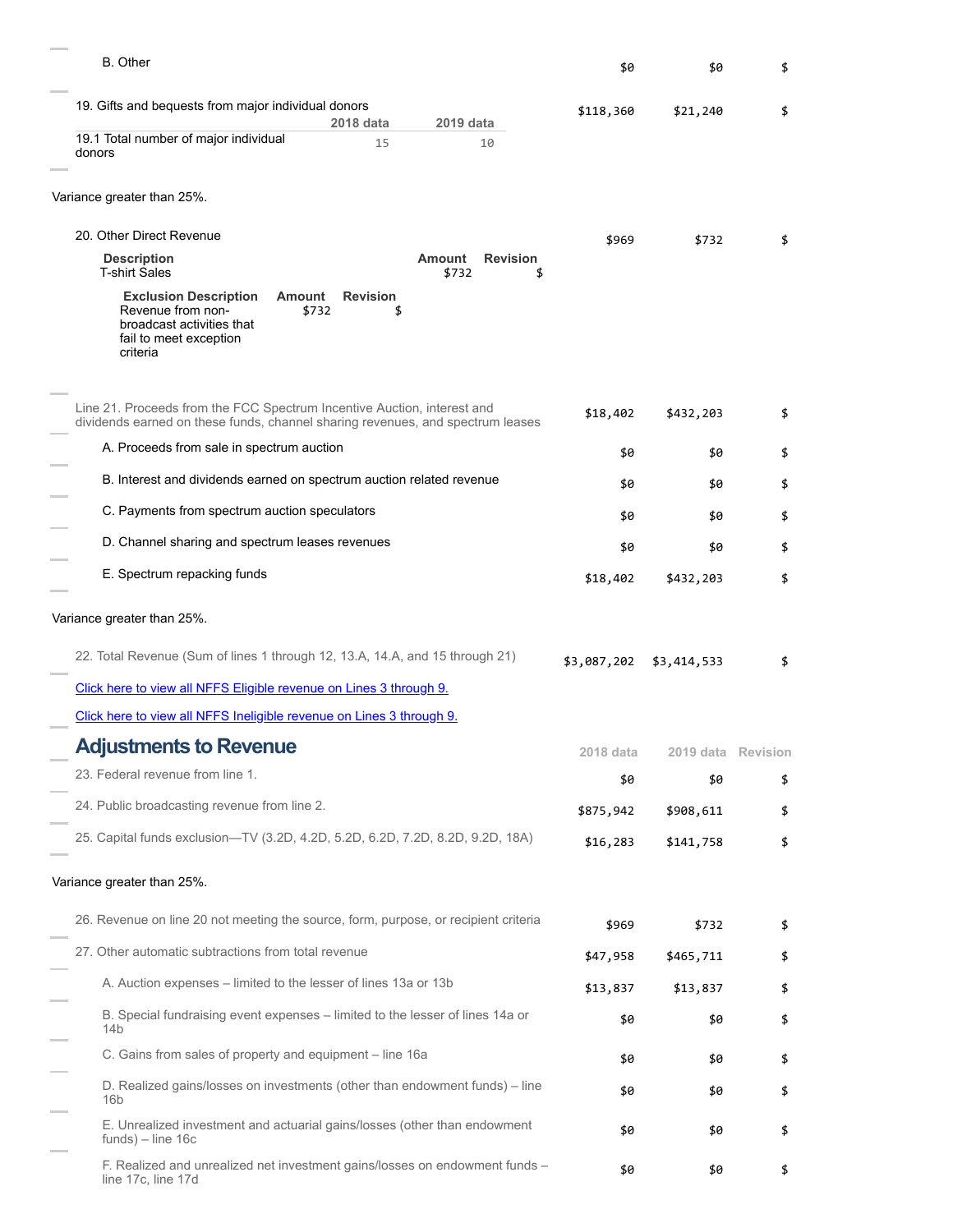|                                                | G. Rental income (3.2A, 4.2A, 5.2A, 6.2A, 7.2A, 8.2A, 9.2A)                                                                                              |               | \$0         | \$0         | \$              |
|------------------------------------------------|----------------------------------------------------------------------------------------------------------------------------------------------------------|---------------|-------------|-------------|-----------------|
|                                                | H. Fees for services (3.2B, 4.2B, 5.2B, 6.2B, 7.2B, 8.2B, 9.2B)                                                                                          |               | \$0         | \$0         | \$              |
|                                                | I. Licensing Fees (3.2C, 4.2C, 5.2C, 6.2C, 7.2C, 8.2C, 9.2C)                                                                                             |               | \$0         | \$0         | \$              |
|                                                | J. Other revenue ineligible as NFFS (3.2E, 4.2E, 5.2E, 6.2E, 7.2E, 8.2E, 9.2E)                                                                           |               | \$0         | \$0         | \$              |
|                                                | K. FMV of high-end premiums (Line 10.1)                                                                                                                  |               | \$15,719    | \$19,671    | \$              |
| Variance greater than 25%.                     |                                                                                                                                                          |               |             |             |                 |
|                                                | L. All bad debt expenses from NFFS eligible revenues including but not limited<br>to pledges, underwriting, and membership (Line 10.2)                   |               | \$0         | \$0         | \$              |
|                                                | M. Revenue from subsidiaries and other activities ineligible as NFFS (12.B,<br>12.C, 12.D                                                                |               | \$0         | \$0         | \$              |
|                                                | N. Proceeds from spectrum auction and related revenues from line 21.                                                                                     |               | \$18,402    | \$432,203   | \$              |
| Variance greater than 25%.                     |                                                                                                                                                          |               |             |             |                 |
|                                                | 28. Total Direct Nonfederal Financial Support (Line 22 less Lines 23 through<br>27). (Forwards to line 1 of the Summary of Nonfederal Financial Support) |               | \$2,146,050 | \$1,897,721 | \$              |
| Comments                                       |                                                                                                                                                          |               |             |             |                 |
| Comment<br><b>WIPB-TV (1767)</b><br>Muncie, IN | Name<br>Date<br><b>Schedule B WorkSheet</b>                                                                                                              | <b>Status</b> |             |             |                 |
|                                                |                                                                                                                                                          |               | 2018        | 2019        | <b>Revision</b> |
|                                                | 1. Determine Station net direct expenses                                                                                                                 |               |             |             |                 |
|                                                | 1a. Total station operating expenses and capital outlays<br>(forwards from line 10 of Schedule E)                                                        |               | \$3,526,157 | \$3,919,608 | \$              |
|                                                | Deductions (lines 1b.1. through 1b.7.):<br>1b.1. Capital outlays (from Schedule E, line 9 total)                                                         |               | \$25,495    | \$484,279   | \$              |
| Variance greater than 25%.                     |                                                                                                                                                          |               |             |             |                 |
|                                                | 1b.2. Depreciation                                                                                                                                       |               | \$30,544    | \$59,355    | \$              |
| Variance greater than 25%.                     |                                                                                                                                                          |               |             |             |                 |
|                                                | 1b.3. Amortization                                                                                                                                       |               | \$0         | \$0         | \$              |
|                                                | 1b.4. In-kind contributions (services and other<br>assets)                                                                                               |               | \$32,577    | \$21,716    | \$              |
| Variance greater than 25%.                     |                                                                                                                                                          |               |             |             |                 |
|                                                | 1b.5. Indirect administrative support (see Guidelines<br>for instructions)                                                                               |               | \$496,610   | \$484,537   | \$              |
|                                                | 1b.6. Donated property and equipment (if not<br>included on line 1b.1)                                                                                   |               | \$0         | \$0         | \$              |
|                                                | 1b.7. Other                                                                                                                                              |               | \$13,592    | \$10,218    | \$              |
|                                                | <b>Description</b><br><b>Amount</b><br><b>Revision</b><br>Foundation<br>\$10,218<br>\$                                                                   |               |             |             |                 |
|                                                | 1b.8. Total deductions                                                                                                                                   |               | \$598,818   | \$1,060,105 |                 |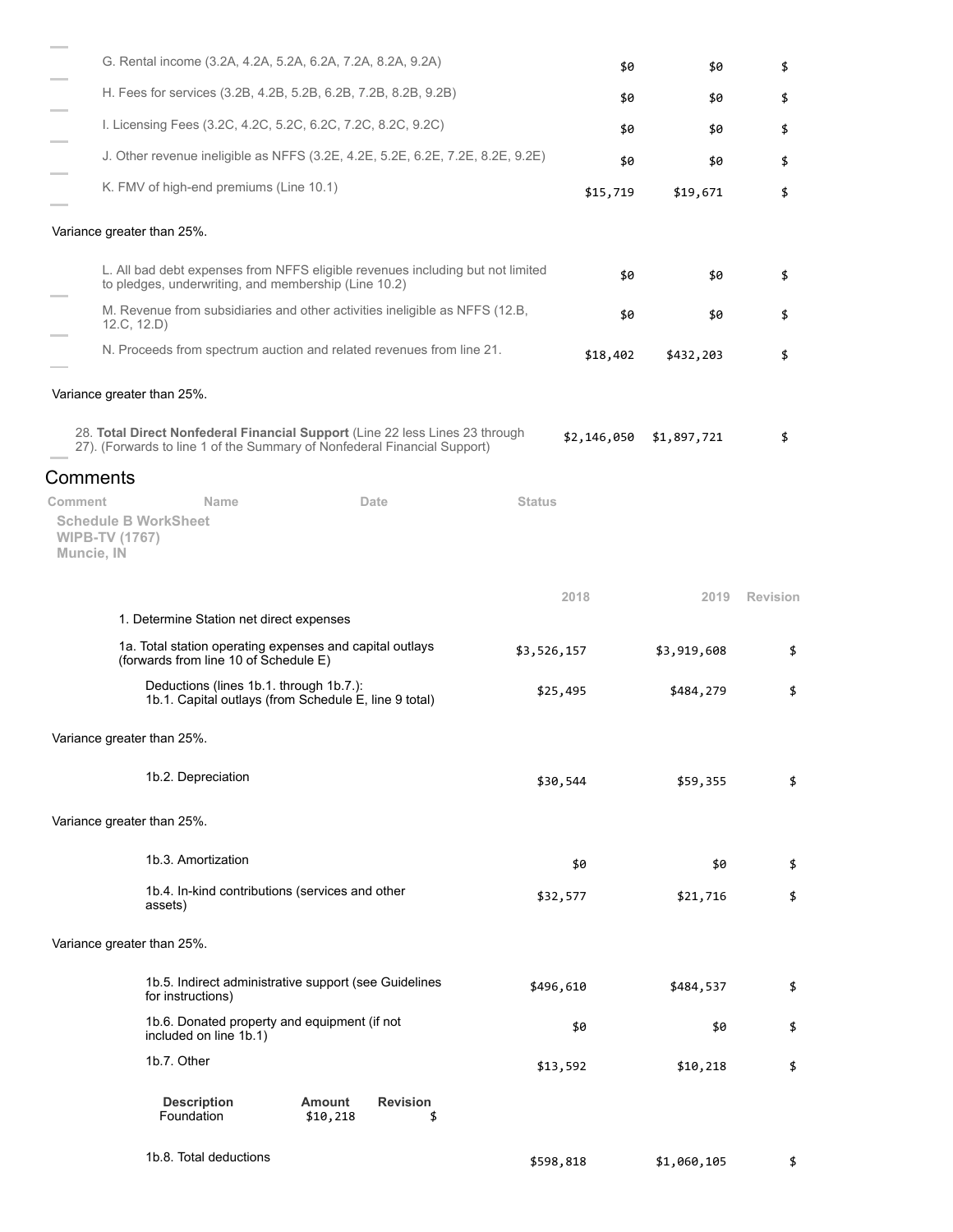|                                                                                               | 2018          | 2019          | <b>Revision</b> |
|-----------------------------------------------------------------------------------------------|---------------|---------------|-----------------|
| Variance greater than 25%.                                                                    |               |               |                 |
| 1c. Station net direct expenses                                                               | \$2,927,339   | \$2,859,503   | \$              |
| 2. Institutional support rate calculation (Note: Choose one<br>method only - either 2a or 2b) |               |               |                 |
| 2a. Net direct expense method                                                                 |               |               |                 |
| 2a.1. Station net direct Expenses (forwards from line<br>1)                                   | \$2,927,339   | \$2,859,503   | \$              |
| 2a.2. Licensee net direct activities                                                          | \$194,031,876 | \$201,775,922 | \$              |
| 2a.3. Percentage of allocation (2a.1 divided by 2a.2)<br>(forward to line 2c.5 below)         | %1.50869      | %1.417168     | %               |
| Variance greater than 25%.                                                                    |               |               |                 |
| 2b. Salaries and wages method                                                                 |               |               |                 |
| 2b.1. Station salaries and wages for direct activities                                        | \$0           | \$0           | \$              |
| 2b.2. Licensee salaries and wages for direct activities                                       | \$0           | \$0           | \$              |
| 2b.3. Percentage of allocation (2b.1 divided by 2b.2)<br>(forward to line 2c.5 below)         | %             | %0            | $\%$            |
| 2c. Institutional support calculation                                                         |               |               |                 |
| 2c.1. Choose applicable cost groups that benefit the<br>station                               |               |               |                 |
| ✔<br><b>Budget and Analysis</b>                                                               |               |               |                 |
| V<br><b>Campus Mail Service</b>                                                               |               |               |                 |
| <b>Computer Operations</b>                                                                    |               |               |                 |
| $\blacktriangledown$<br><b>Financial Operations</b>                                           |               |               |                 |
| ✔<br><b>Human Resources</b>                                                                   |               |               |                 |
| Insurance                                                                                     |               |               |                 |
| <b>Internal Audit</b>                                                                         |               |               |                 |
| ✔<br>Legal                                                                                    |               |               |                 |
| $\blacktriangledown$<br>Payroll                                                               |               |               |                 |
| President's Office                                                                            |               |               |                 |
| Purchasing                                                                                    |               |               |                 |
| Other                                                                                         |               |               |                 |
| Not Applicable                                                                                |               |               |                 |
| 2c.2. Costs per licensee financial statements                                                 | \$29,867,434  | \$29,006,216  | \$              |
| 2c.3. LESS: Cost groups that do not benefit the<br>operations of the public broadcast station | \$0           | \$0           | \$              |
| 2c.4. Costs benefiting station operations                                                     | \$29,867,434  | \$29,006,216  | \$              |
| 2c.5. Percentage of allocation (from line 2a.3 or 2b.3)                                       | %1.50869      | %1.417168     | %               |
| Variance greater than 25%.                                                                    |               |               |                 |
| 2c.6. Total institutional costs benefiting station<br>operations                              | \$450,606     | \$411,066     | \$              |
| 3. Physical plant support rate calculation                                                    |               |               |                 |
| 3a. Net square footage occupied by station                                                    | 14,659        | 13,312        |                 |
| 3b. Licensee's net assignable square footage                                                  | 3,666,935     | 3,664,124     |                 |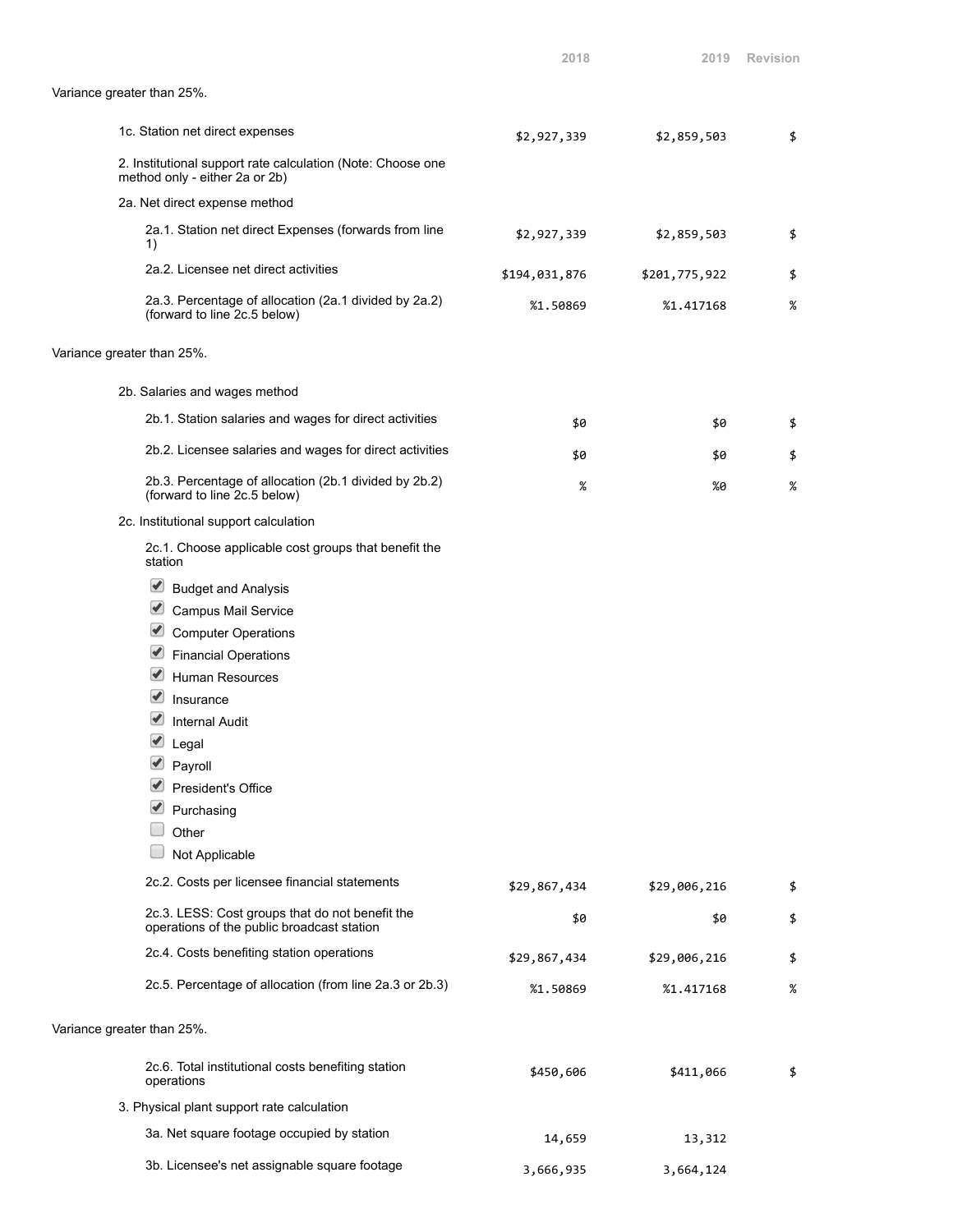|                                                                         | 3c. Percentage of allocation (3a divided by 3b)<br>(forward to line 3d.5 below)               |                          | %0.399762     | %0.363306   | $\%$  |
|-------------------------------------------------------------------------|-----------------------------------------------------------------------------------------------|--------------------------|---------------|-------------|-------|
|                                                                         | 3d.1. Choose applicable cost groups that benefit the<br>station                               |                          |               |             |       |
|                                                                         | Building Maintenance                                                                          |                          |               |             |       |
|                                                                         | $\blacktriangleright$<br><b>Custodial Services</b>                                            |                          |               |             |       |
|                                                                         | $\blacktriangleright$<br>Director of Operations                                               |                          |               |             |       |
|                                                                         | <b>Elevator Maintenance</b>                                                                   |                          |               |             |       |
|                                                                         | Grounds and Landscaping                                                                       |                          |               |             |       |
|                                                                         | <b>Motor Pool</b>                                                                             |                          |               |             |       |
|                                                                         | $\blacktriangleright$<br>Refuse Disposal                                                      |                          |               |             |       |
|                                                                         | $\blacktriangleright$<br>Roof Maintenance                                                     |                          |               |             |       |
|                                                                         | $\blacktriangledown$<br><b>Utilities</b>                                                      |                          |               |             |       |
|                                                                         | $\blacktriangleright$<br><b>Security Services</b>                                             |                          |               |             |       |
|                                                                         | Facilities Planning                                                                           |                          |               |             |       |
|                                                                         | Other                                                                                         |                          |               |             |       |
|                                                                         | Not Applicable                                                                                |                          |               |             |       |
|                                                                         | 3d.2. Costs per licensee financial statements                                                 |                          | \$3,642,553   | \$3,888,207 | \$    |
|                                                                         | 3d.3. LESS: Cost groups that do not benefit the<br>operations of the public broadcast station |                          | \$0           | \$0         | \$    |
|                                                                         | 3d.4. Costs benefiting station operations                                                     |                          | \$3,642,553   | \$3,888,207 | \$    |
|                                                                         | 3d.5. Percentage of allocation (from line 3c.)                                                |                          | %0.399762     | %0.363306   | $\%$  |
|                                                                         | 3d.6. Total physical plant support costs benefiting<br>station operations                     |                          | \$14,561      | \$14,126    | \$    |
|                                                                         | 4. Total costs benefiting station operations (forwards<br>to line1 on tab3)                   |                          | \$465,167     | \$425,192   | \$    |
| Comments                                                                |                                                                                               |                          |               |             |       |
| Comment<br><b>Occupancy List</b><br><b>WIPB-TV (1767)</b><br>Muncie, IN | Name                                                                                          | Date                     | <b>Status</b> |             |       |
|                                                                         |                                                                                               | <b>Type of Occupancy</b> | Location      |             | Value |

Building Ball Building 464

**2018 2019 Revision**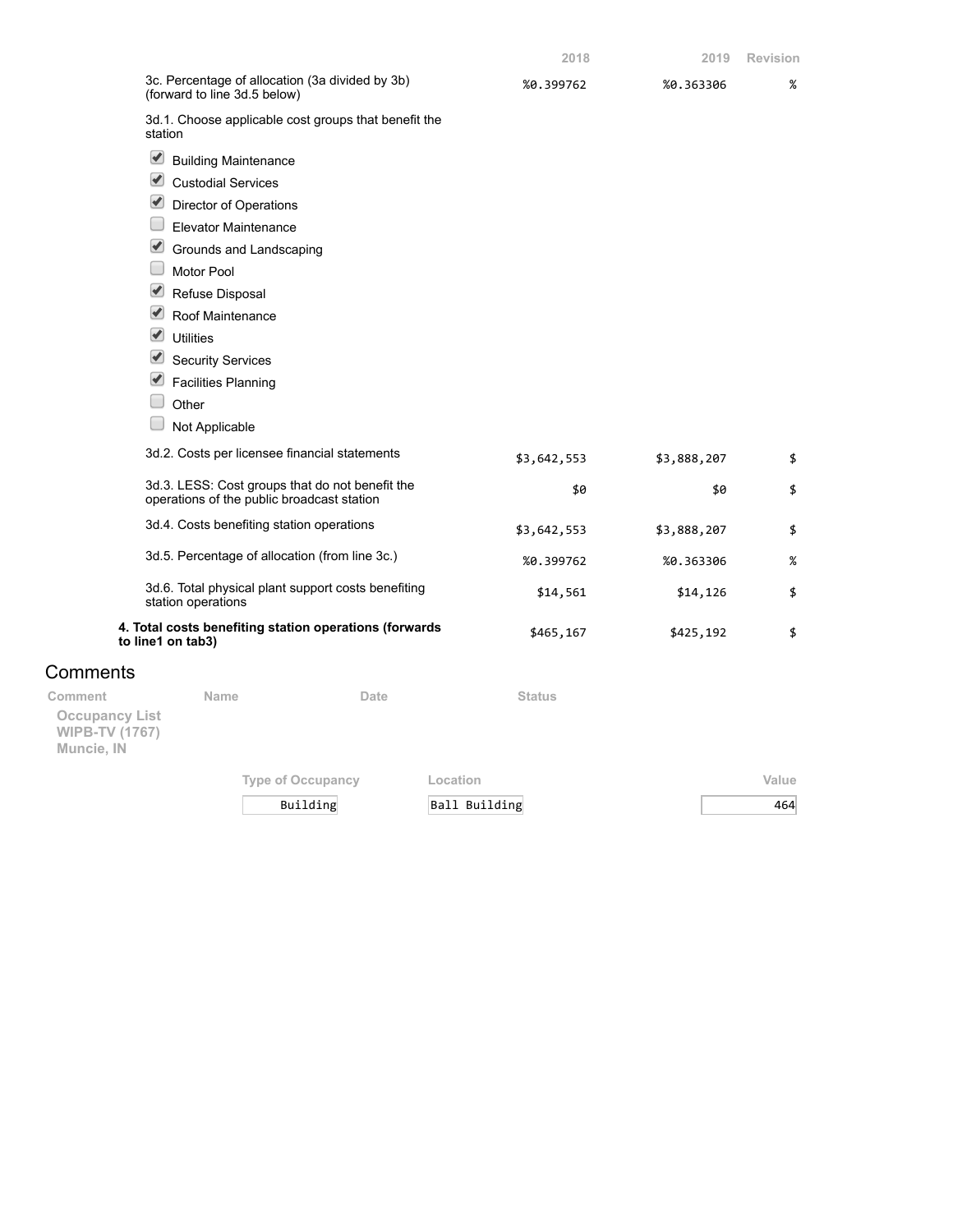**Annual Value Computations for buildings and tower facilities**

| <b>Questions</b>                                                                                                                                               | Value      | Value   |  |
|----------------------------------------------------------------------------------------------------------------------------------------------------------------|------------|---------|--|
| 1. Record building at original cost or at fair<br>market value at the time the station took<br>possession (use fair value only if original<br>cost is unknown) | \$ 0       | \$0     |  |
| 2. Total original cost of major<br>improvements                                                                                                                | \$ 88042   | \$ 0    |  |
| 3. Subtract federal and CPB funds used in<br>construction or improvements                                                                                      | \$0        | \$0     |  |
| 4. Total non federal value of<br>building/improvements                                                                                                         | \$ 88042   | \$ 0    |  |
| 5. Enter year constructed or acquired                                                                                                                          | year 2001  | year 0  |  |
| 6. Estimated useful life of<br>building/improvements from date of<br>acquisition or construction                                                               | years 20   | years 0 |  |
| 7. Remaining useful life of building<br>(includes current reporting year) - if<br>remaining useful life is zero, do not<br>continue this computation           | years 2    | years 0 |  |
| 8. Annual value (line 4 divided by line 6)                                                                                                                     | \$4402     | \$ 0    |  |
| 9. Station's prorata use of building                                                                                                                           | % 10.54    | % 0     |  |
| 10. Annual prorated value (product of lines<br>8 and 9)                                                                                                        | % 463.9708 | $%$ 0   |  |
| 11. Payments made to building as a part of<br>the lease or rental agreement                                                                                    | \$0        | \$0     |  |
| 12. Payments recieved from others as a<br>part of a sublease or rental agreement                                                                               | \$0        | \$0     |  |
| 13. Annual value for NFFS purposes (line<br>10 less lines 11 and 12)                                                                                           | \$463.9708 | \$ 0    |  |

Building Ball Building 1,695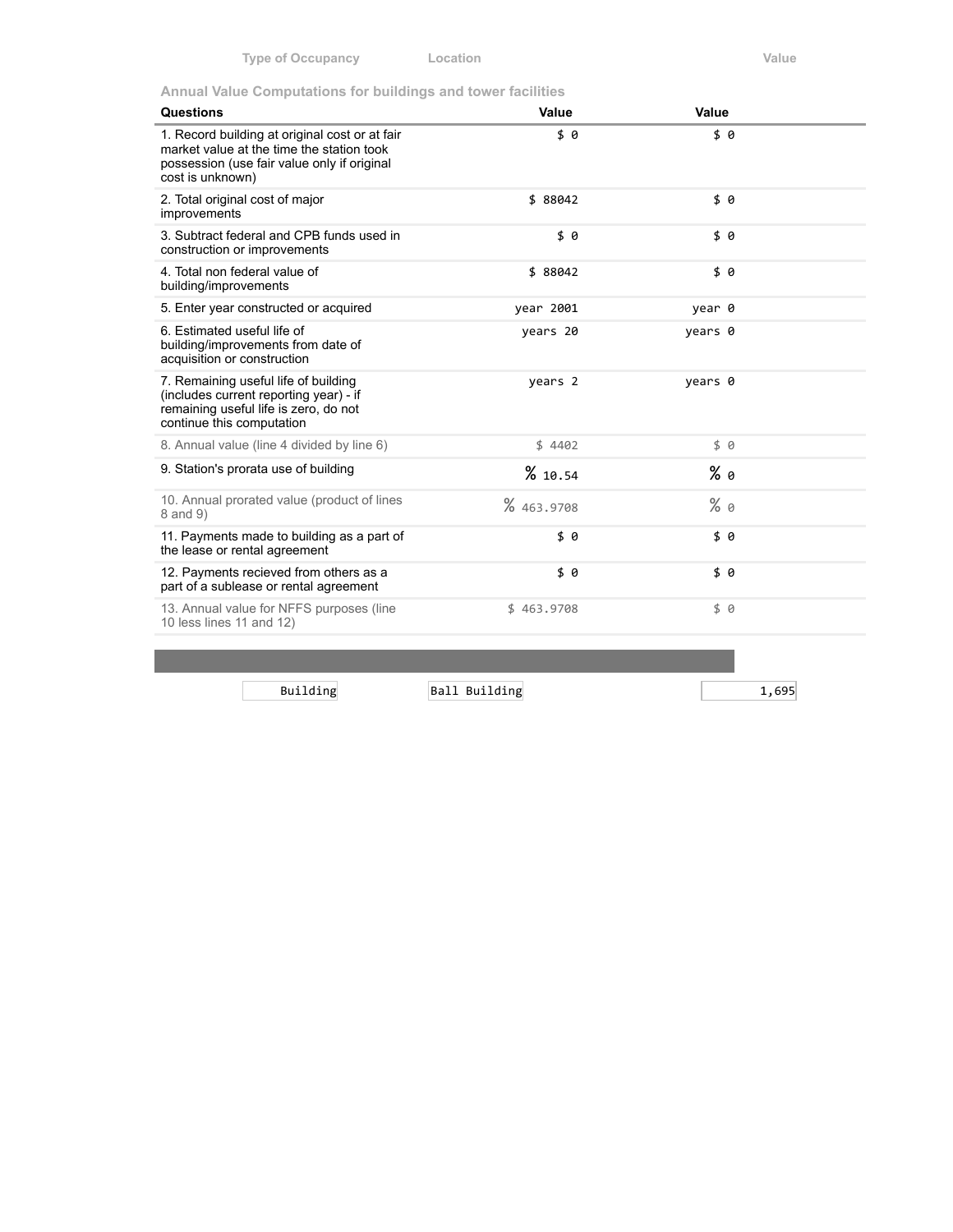**Annual Value Computations for buildings and tower facilities**

| Questions                                                                                                                                                      | Value       | Value   |  |
|----------------------------------------------------------------------------------------------------------------------------------------------------------------|-------------|---------|--|
| 1. Record building at original cost or at fair<br>market value at the time the station took<br>possession (use fair value only if original<br>cost is unknown) | \$ 0        | \$ 0    |  |
| 2. Total original cost of major<br>improvements                                                                                                                | \$ 321561   | \$0     |  |
| 3. Subtract federal and CPB funds used in<br>construction or improvements                                                                                      | \$0         | \$0     |  |
| 4. Total non federal value of<br>building/improvements                                                                                                         | \$ 321561   | \$0     |  |
| 5. Enter year constructed or acquired                                                                                                                          | year 2002   | year 0  |  |
| 6. Estimated useful life of<br>building/improvements from date of<br>acquisition or construction                                                               | years 20    | years 0 |  |
| 7. Remaining useful life of building<br>(includes current reporting year) - if<br>remaining useful life is zero, do not<br>continue this computation           | years 3     | years 0 |  |
| 8. Annual value (line 4 divided by line 6)                                                                                                                     | \$16078     | \$0     |  |
| 9. Station's prorata use of building                                                                                                                           | %10.54      | % 0     |  |
| 10. Annual prorated value (product of lines<br>8 and 9)                                                                                                        | % 1694.6212 | $%$ 0   |  |
| 11. Payments made to building as a part of<br>the lease or rental agreement                                                                                    | \$0         | \$ 0    |  |
| 12. Payments recieved from others as a<br>part of a sublease or rental agreement                                                                               | \$0         | \$0     |  |
| 13. Annual value for NFFS purposes (line<br>10 less lines 11 and 12)                                                                                           | \$1694.6212 | 50      |  |
|                                                                                                                                                                |             |         |  |

Building Ball Building 9,512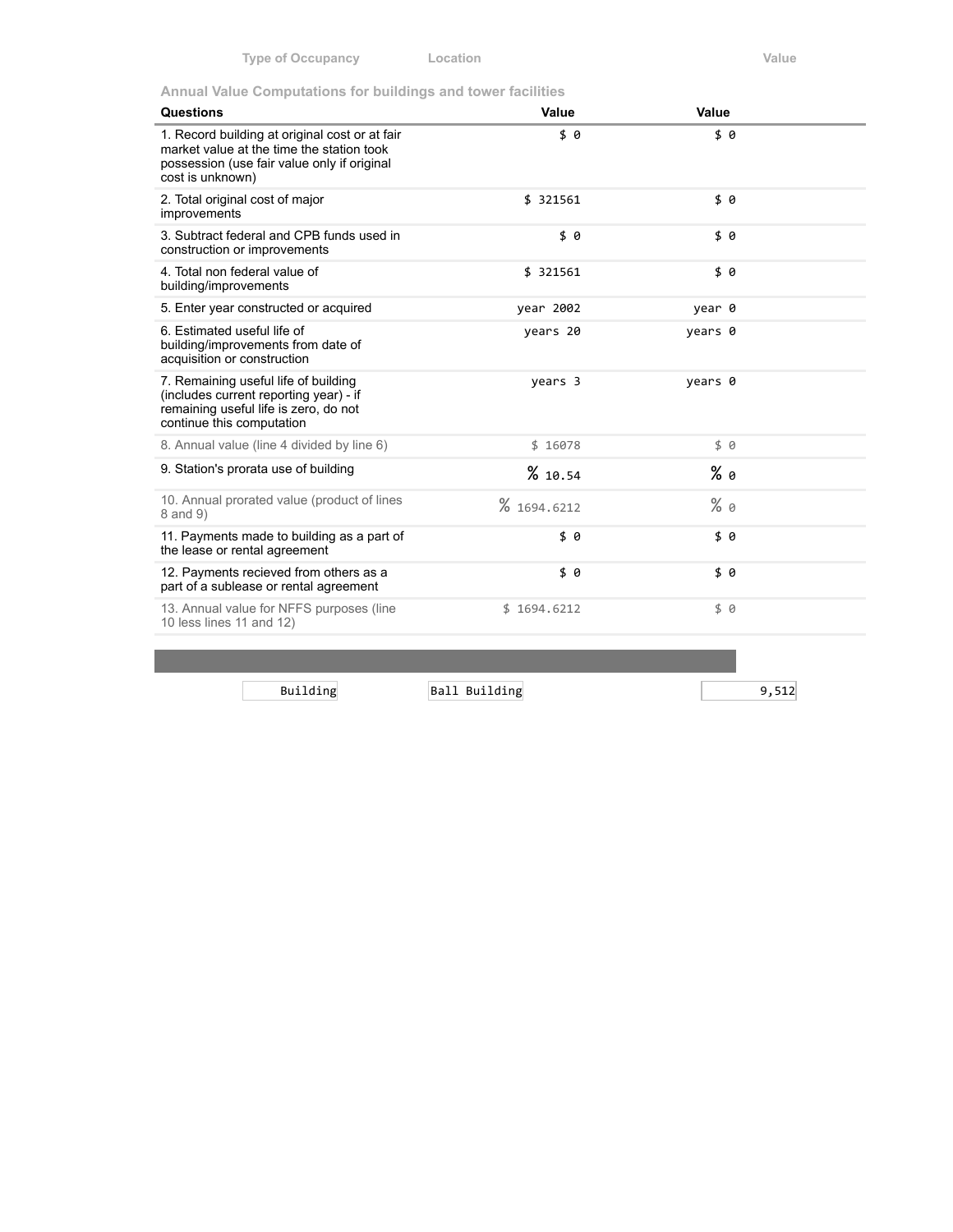**Annual Value Computations for buildings and tower facilities**

| <b>Questions</b>                                                                                                                                               | Value     | Value   |  |
|----------------------------------------------------------------------------------------------------------------------------------------------------------------|-----------|---------|--|
| 1. Record building at original cost or at fair<br>market value at the time the station took<br>possession (use fair value only if original<br>cost is unknown) | \$0       | \$0     |  |
| 2. Total original cost of major<br>improvements                                                                                                                | \$1805019 | \$0     |  |
| 3. Subtract federal and CPB funds used in<br>construction or improvements                                                                                      | \$0       | \$0     |  |
| 4. Total non federal value of<br>building/improvements                                                                                                         | \$1805019 | \$0     |  |
| 5. Enter year constructed or acquired                                                                                                                          | year 2003 | year 0  |  |
| 6. Estimated useful life of<br>building/improvements from date of<br>acquisition or construction                                                               | years 20  | years 0 |  |
| 7. Remaining useful life of building<br>(includes current reporting year) - if<br>remaining useful life is zero, do not<br>continue this computation           | years 4   | years 0 |  |
| 8. Annual value (line 4 divided by line 6)                                                                                                                     | \$90250   | \$0     |  |
| 9. Station's prorata use of building                                                                                                                           | % 10.54   | % 0     |  |
| 10. Annual prorated value (product of lines<br>8 and 9)                                                                                                        | % 9512.35 | $%$ 0   |  |
| 11. Payments made to building as a part of<br>the lease or rental agreement                                                                                    | \$0       | \$0     |  |
| 12. Payments recieved from others as a<br>part of a sublease or rental agreement                                                                               | \$0       | \$0     |  |
| 13. Annual value for NFFS purposes (line<br>10 less lines 11 and 12)                                                                                           | \$9512.35 | \$ 0    |  |
|                                                                                                                                                                |           |         |  |

Building Ball Building 173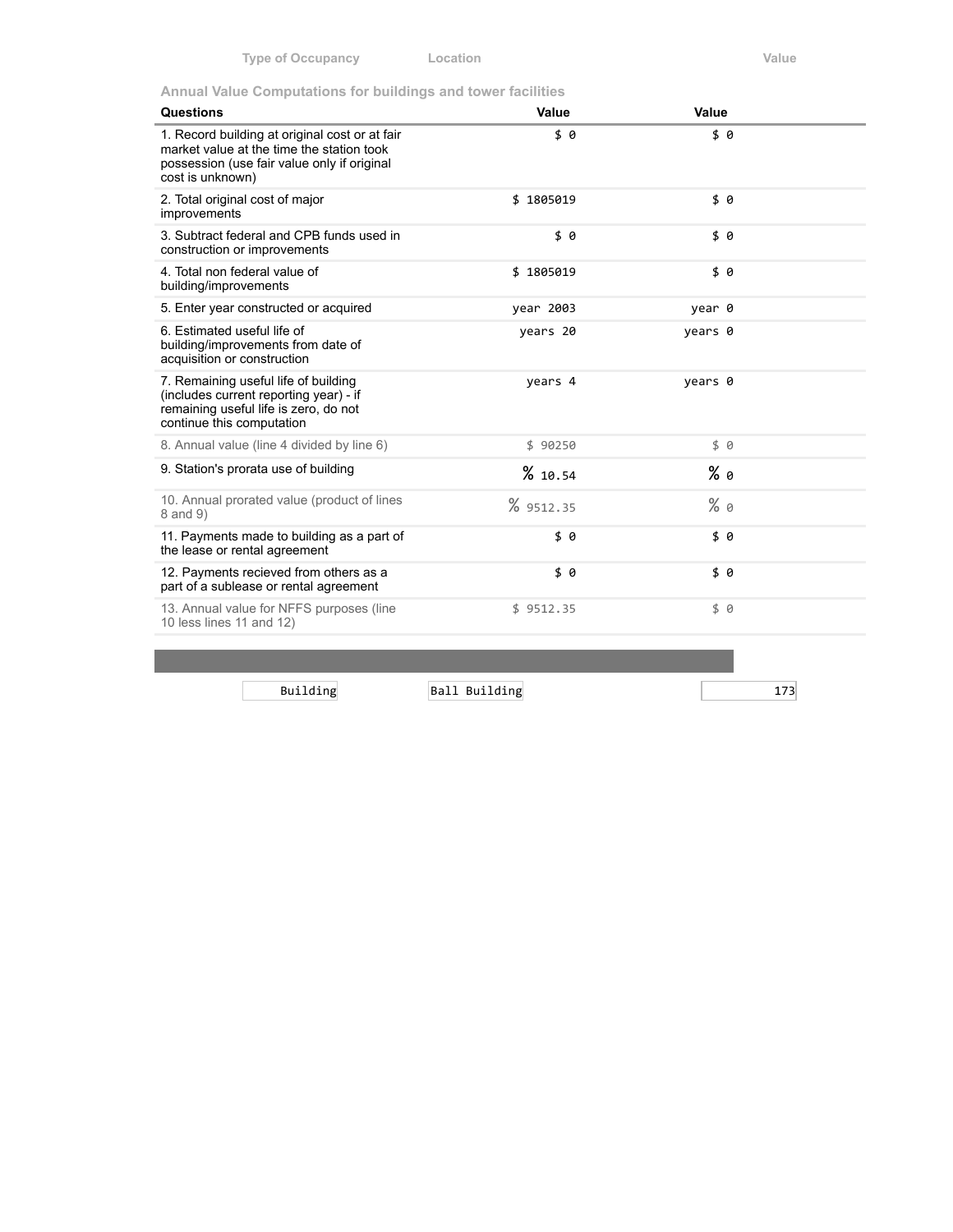**Annual Value Computations for buildings and tower facilities**

| <b>Questions</b>                                                                                                                                               | Value     | Value   |  |
|----------------------------------------------------------------------------------------------------------------------------------------------------------------|-----------|---------|--|
| 1. Record building at original cost or at fair<br>market value at the time the station took<br>possession (use fair value only if original<br>cost is unknown) | \$0       | \$ 0    |  |
| 2. Total original cost of major<br>improvements                                                                                                                | \$ 32900  | \$0     |  |
| 3. Subtract federal and CPB funds used in<br>construction or improvements                                                                                      | \$0       | \$0     |  |
| 4. Total non federal value of<br>building/improvements                                                                                                         | \$ 32900  | \$0     |  |
| 5. Enter year constructed or acquired                                                                                                                          | year 2005 | year 0  |  |
| 6. Estimated useful life of<br>building/improvements from date of<br>acquisition or construction                                                               | years 20  | years 0 |  |
| 7. Remaining useful life of building<br>(includes current reporting year) - if<br>remaining useful life is zero, do not<br>continue this computation           | years 6   | years 0 |  |
| 8. Annual value (line 4 divided by line 6)                                                                                                                     | \$1645    | \$ 0    |  |
| 9. Station's prorata use of building                                                                                                                           | % 10.54   | % 0     |  |
| 10. Annual prorated value (product of lines<br>8 and 9)                                                                                                        | % 173.383 | $%$ 0   |  |
| 11. Payments made to building as a part of<br>the lease or rental agreement                                                                                    | \$0       | \$0     |  |
| 12. Payments recieved from others as a<br>part of a sublease or rental agreement                                                                               | \$0       | \$0     |  |
| 13. Annual value for NFFS purposes (line<br>10 less lines 11 and 12)                                                                                           | \$173.383 | 50      |  |
|                                                                                                                                                                |           |         |  |

Building Letterman Buil 21,111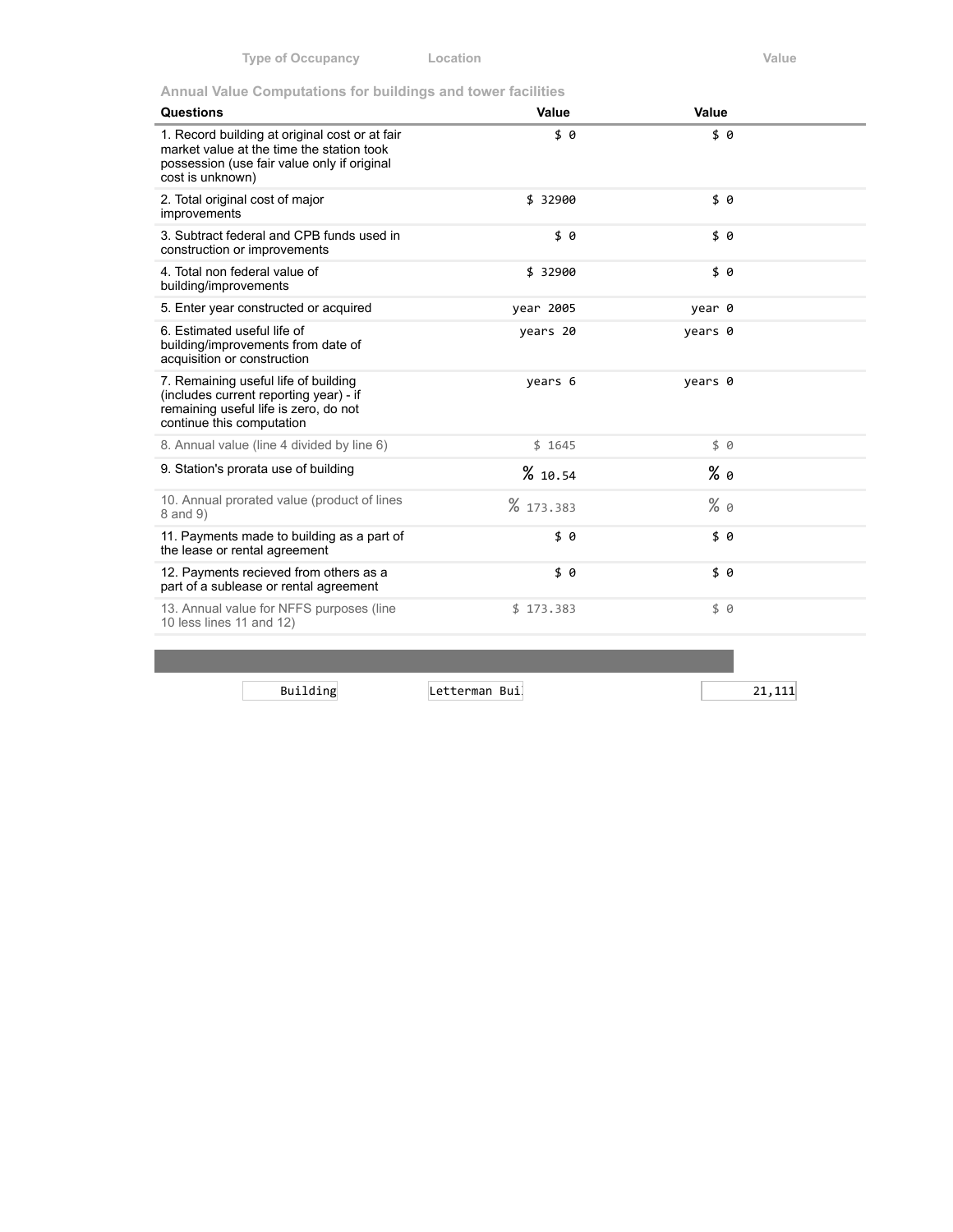**Annual Value Computations for buildings and tower facilities**

| Questions                                                                                                                                                      | Value        | Value   |  |
|----------------------------------------------------------------------------------------------------------------------------------------------------------------|--------------|---------|--|
| 1. Record building at original cost or at fair<br>market value at the time the station took<br>possession (use fair value only if original<br>cost is unknown) | \$18437280   | \$0     |  |
| 2. Total original cost of major<br>improvements                                                                                                                | \$ 0         | \$0     |  |
| 3. Subtract federal and CPB funds used in<br>construction or improvements                                                                                      | \$ 0         | \$ 0    |  |
| 4. Total non federal value of<br>building/improvements                                                                                                         | \$18437280   | \$0     |  |
| 5. Enter year constructed or acquired                                                                                                                          | year 2008    | year 0  |  |
| 6. Estimated useful life of<br>building/improvements from date of<br>acquisition or construction                                                               | years 20     | years 0 |  |
| 7. Remaining useful life of building<br>(includes current reporting year) - if<br>remaining useful life is zero, do not<br>continue this computation           | years 9      | years 0 |  |
| 8. Annual value (line 4 divided by line 6)                                                                                                                     | \$921864     | \$0     |  |
| 9. Station's prorata use of building                                                                                                                           | %2.29        | % 0     |  |
| 10. Annual prorated value (product of lines<br>8 and 9)                                                                                                        | % 21110.6856 | $%$ 0   |  |
| 11. Payments made to building as a part of<br>the lease or rental agreement                                                                                    | \$0          | \$ 0    |  |
| 12. Payments recieved from others as a<br>part of a sublease or rental agreement                                                                               | \$0          | \$0     |  |
| 13. Annual value for NFFS purposes (line<br>10 less lines 11 and 12)                                                                                           | \$21110.6856 | \$ 0    |  |
|                                                                                                                                                                |              |         |  |

Building Letterman Buil 366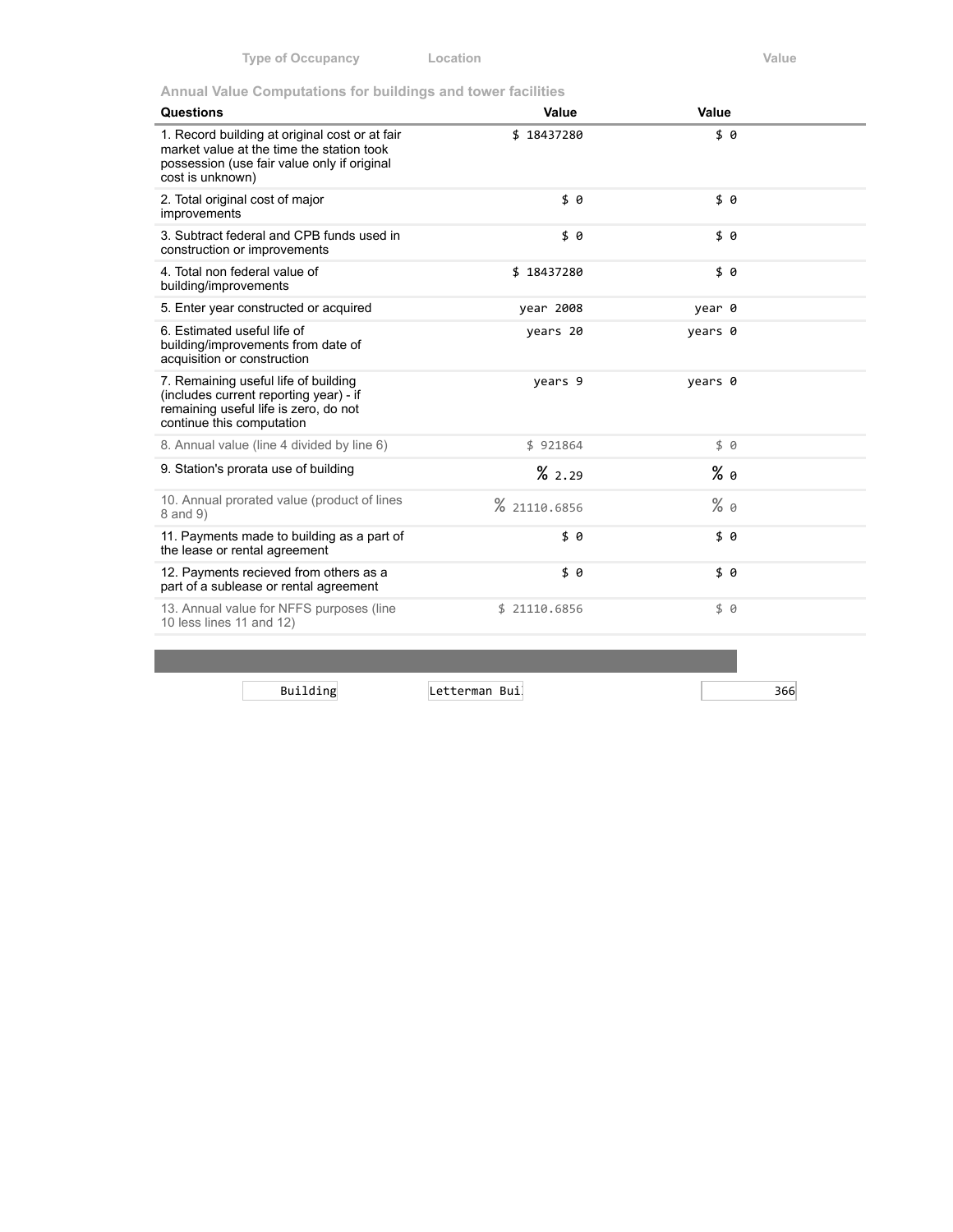**Annual Value Computations for buildings and tower facilities**

| <b>Questions</b>                                                                                                                                               | Value      | Value   |  |
|----------------------------------------------------------------------------------------------------------------------------------------------------------------|------------|---------|--|
| 1. Record building at original cost or at fair<br>market value at the time the station took<br>possession (use fair value only if original<br>cost is unknown) | \$0        | \$6     |  |
| 2. Total original cost of major<br>improvements                                                                                                                | \$ 319492  | \$0     |  |
| 3. Subtract federal and CPB funds used in<br>construction or improvements                                                                                      | \$0        | \$ 0    |  |
| 4. Total non federal value of<br>building/improvements                                                                                                         | \$ 319492  | \$0     |  |
| 5. Enter year constructed or acquired                                                                                                                          | year 2009  | year 0  |  |
| 6. Estimated useful life of<br>building/improvements from date of<br>acquisition or construction                                                               | years 20   | years 0 |  |
| 7. Remaining useful life of building<br>(includes current reporting year) - if<br>remaining useful life is zero, do not<br>continue this computation           | years 10   | years 0 |  |
| 8. Annual value (line 4 divided by line 6)                                                                                                                     | \$15974    | \$0     |  |
| 9. Station's prorata use of building                                                                                                                           | %2.29      | % 0     |  |
| 10. Annual prorated value (product of lines<br>8 and 9)                                                                                                        | % 365.8046 | $%$ 0   |  |
| 11. Payments made to building as a part of<br>the lease or rental agreement                                                                                    | \$0        | \$0     |  |
| 12. Payments recieved from others as a<br>part of a sublease or rental agreement                                                                               | \$0        | \$0     |  |
| 13. Annual value for NFFS purposes (line<br>10 less lines 11 and 12)                                                                                           | \$365.8046 | \$ 0    |  |
|                                                                                                                                                                |            |         |  |

Building Letterman Buil 81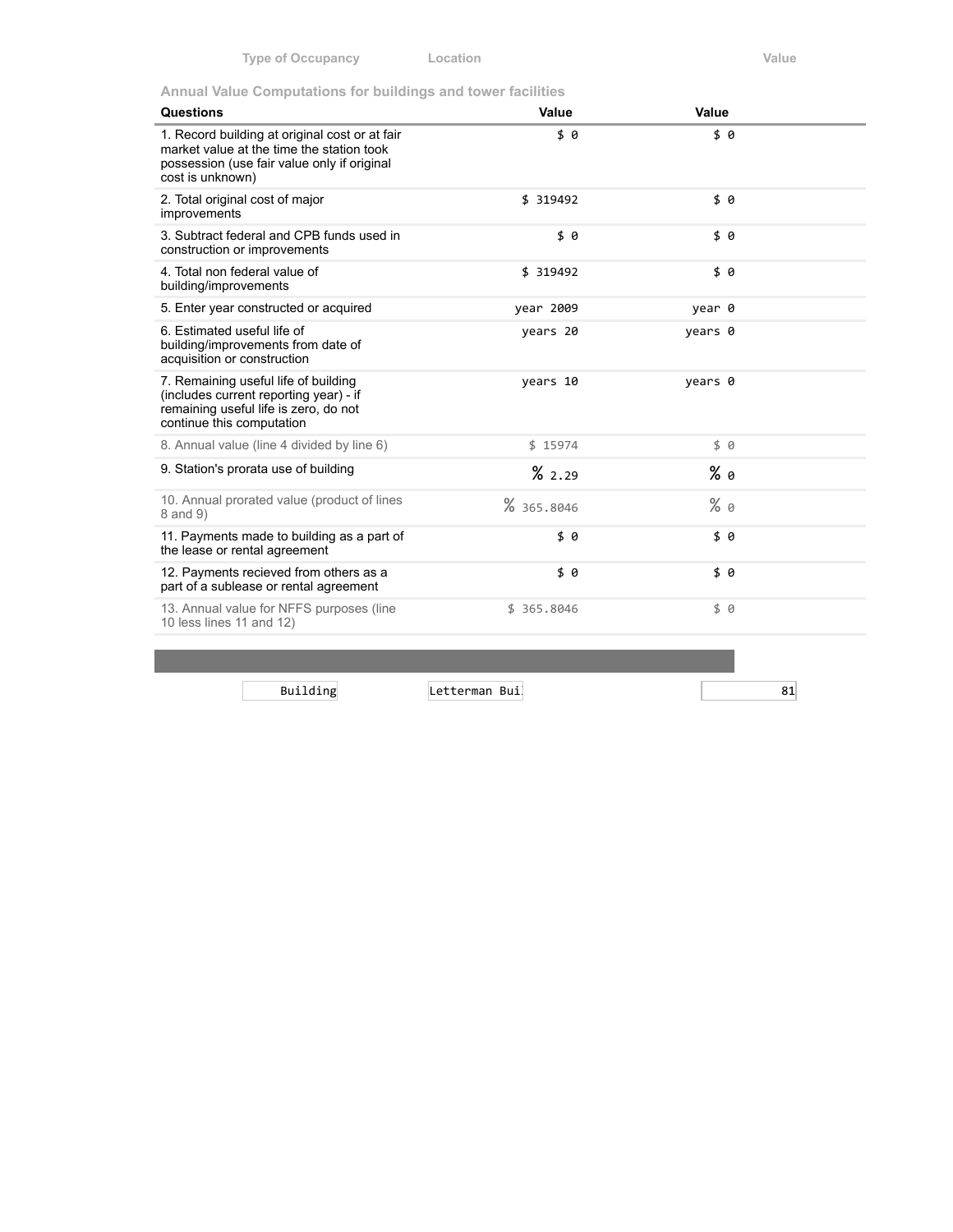**Annual Value Computations for buildings and tower facilities**

| Value     | Value   |  |
|-----------|---------|--|
| \$0       | \$0     |  |
| \$70560   | \$0     |  |
| \$0       | \$0     |  |
| \$70560   | \$0     |  |
| year 2010 | year 0  |  |
| years 20  | years 0 |  |
| years 11  | years 0 |  |
| \$3528    | \$0     |  |
| %2.29     | % 0     |  |
| % 80.7912 | $%$ 0   |  |
| \$0       | \$0     |  |
| \$0       | \$0     |  |
| \$80.7912 | \$ 0    |  |
|           |         |  |

Building Letterman Buil 25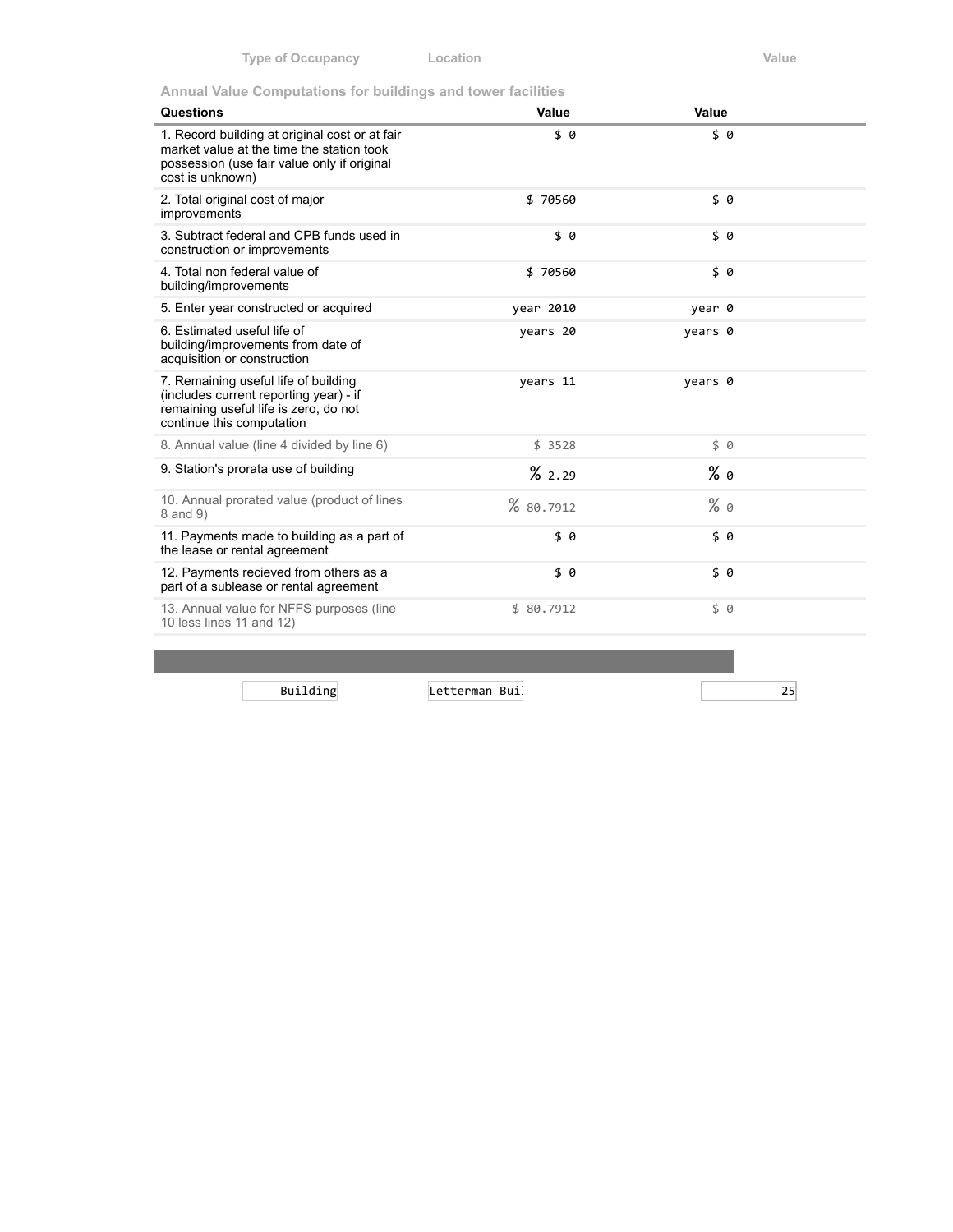**Annual Value Computations for buildings and tower facilities**

| Questions                                                                                                                                                      | Value     | Value   |  |
|----------------------------------------------------------------------------------------------------------------------------------------------------------------|-----------|---------|--|
| 1. Record building at original cost or at fair<br>market value at the time the station took<br>possession (use fair value only if original<br>cost is unknown) | \$ 0      | \$ 0    |  |
| 2. Total original cost of major<br>improvements                                                                                                                | \$21735   | \$ 0    |  |
| 3. Subtract federal and CPB funds used in<br>construction or improvements                                                                                      | \$ 0      | \$0     |  |
| 4. Total non federal value of<br>building/improvements                                                                                                         | \$21735   | \$0     |  |
| 5. Enter year constructed or acquired                                                                                                                          | year 2011 | year 0  |  |
| 6. Estimated useful life of<br>building/improvements from date of<br>acquisition or construction                                                               | years 20  | years 0 |  |
| 7. Remaining useful life of building<br>(includes current reporting year) - if<br>remaining useful life is zero, do not<br>continue this computation           | years 12  | years 0 |  |
| 8. Annual value (line 4 divided by line 6)                                                                                                                     | \$1086    | \$ 0    |  |
| 9. Station's prorata use of building                                                                                                                           | %2.29     | $%$ 0   |  |
| 10. Annual prorated value (product of lines<br>8 and 9)                                                                                                        | % 24.8694 | $%$ 0   |  |
| 11. Payments made to building as a part of<br>the lease or rental agreement                                                                                    | \$ 0      | \$0     |  |
| 12. Payments recieved from others as a<br>part of a sublease or rental agreement                                                                               | \$0       | \$0     |  |
| 13. Annual value for NFFS purposes (line<br>10 less lines 11 and 12)                                                                                           | \$24.8694 | 50      |  |

**Schedule B Totals WIPB-TV (1767) Muncie, IN**

|                                                                                                                  |                                                                                                         |           | 2018 data     | 2019 data |     |
|------------------------------------------------------------------------------------------------------------------|---------------------------------------------------------------------------------------------------------|-----------|---------------|-----------|-----|
|                                                                                                                  | 1. Total support activity benefiting station                                                            |           | \$465,167     | \$425,192 | \$  |
| 2. Occupancy value                                                                                               |                                                                                                         |           | 31,441        | \$33,426  | \$0 |
| recovery, assessment, etc.                                                                                       | 3. Deductions: Fees paid to the licensee for overhead                                                   |           | \$0           | \$0       | \$  |
|                                                                                                                  | 4. Deductions: Support shown on lines 1 and 2 in excess<br>of revenue reported in financial statements. |           | \$0           | \$0       | \$  |
| 5. Total Indirect Administrative Support (Forwards to Line 2)<br>of the Summary of Nonfederal Financial Support) |                                                                                                         | \$496,608 | \$458,618     | \$        |     |
|                                                                                                                  | 6. Please enter an institutional type code for your licensee.                                           |           | SG            | SG        |     |
| Comments                                                                                                         |                                                                                                         |           |               |           |     |
| Comment                                                                                                          | Name                                                                                                    | Date      | <b>Status</b> |           |     |

Co

**Schedule C WIPB-TV (1767) Muncie, IN**

|                                                     | 2018 data | Donor<br>Code | 2019 data | <b>Revision</b> |
|-----------------------------------------------------|-----------|---------------|-----------|-----------------|
| 1. PROFESSIONAL SERVICES (must be eligible as NFFS) | \$0       |               | \$12,879  |                 |
| A. Legal                                            | \$0       |               | \$0       |                 |
| B. Accounting and/or auditing                       | \$0       |               | \$0       |                 |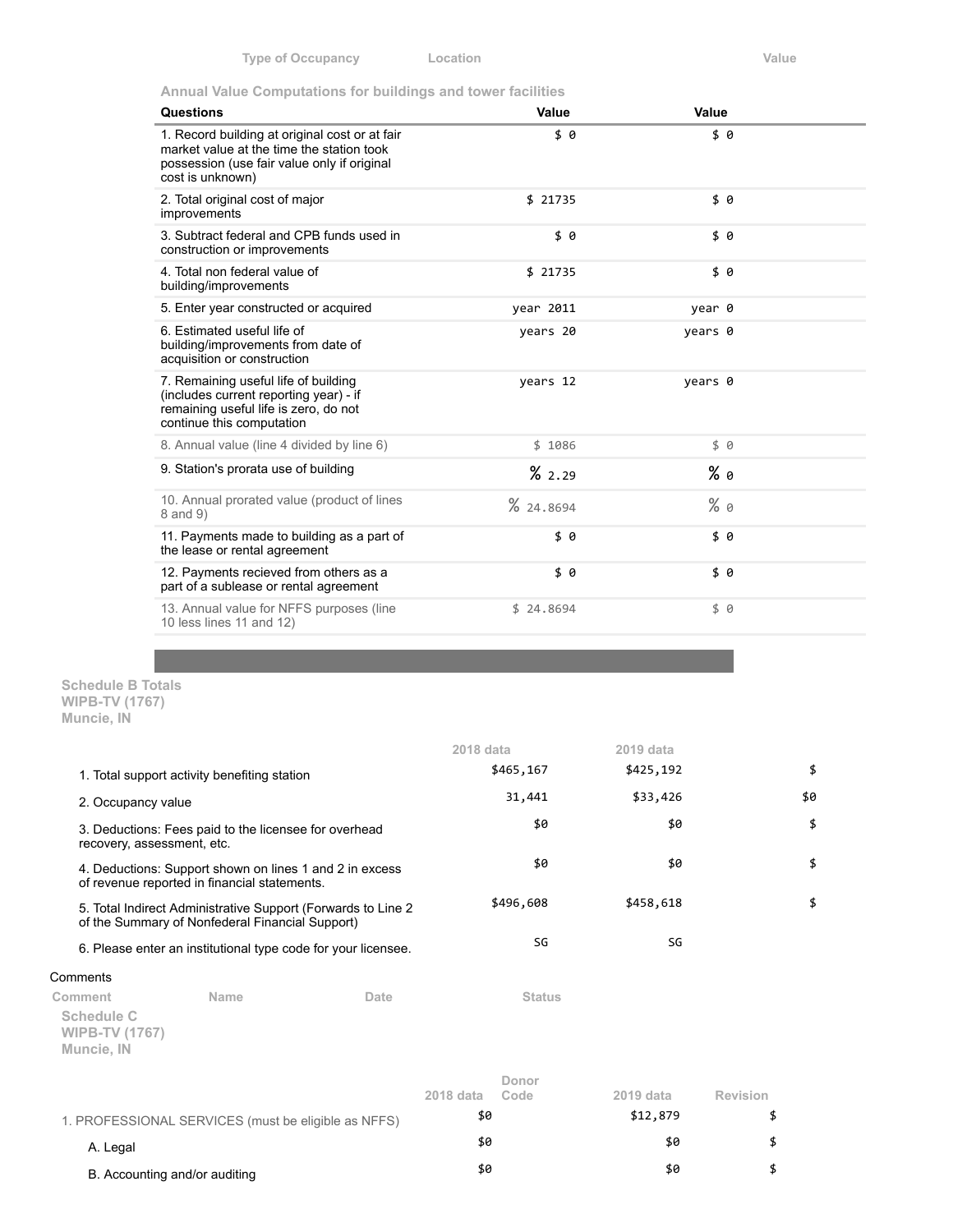|                                                                                                                                                                                   |    | 2018 data   | Donor<br>Code |    | 2019 data | <b>Revision</b> |
|-----------------------------------------------------------------------------------------------------------------------------------------------------------------------------------|----|-------------|---------------|----|-----------|-----------------|
| C. Engineering                                                                                                                                                                    |    | \$0         |               |    | \$0       | \$              |
| D. Other professionals (see specific line item instructions<br>in Guidelines before completing)                                                                                   |    | \$0         |               | BS | \$12,879  | \$              |
| <b>Description</b><br><b>Revision</b><br>Amount<br>Florist<br>\$879                                                                                                               | \$ |             |               |    |           |                 |
| Printer<br>\$12,000                                                                                                                                                               | \$ |             |               |    |           |                 |
| 2. GENERAL OPERATIONAL SERVICES (must be eligible as<br>NFFS)                                                                                                                     |    | \$0         |               |    | \$0       | \$              |
| A. Annual rental value of space (studios, offices, or tower<br>facilities)                                                                                                        |    | \$0         |               |    | \$0       | \$              |
| B. Annual value of land used for locating a station-owned<br>transmission tower                                                                                                   |    | \$0         |               |    | \$0       | \$              |
| C. Station operating expenses                                                                                                                                                     |    | \$0         |               |    | \$0       | \$              |
| D. Other (see specific line item instructions in Guidelines<br>before completing)                                                                                                 |    | \$0         |               |    | \$0       | \$              |
| 3. OTHER SERVICES (must be eligible as NFFS)                                                                                                                                      |    | \$20,625    |               |    | \$2,400   | \$              |
| A. ITV or educational radio                                                                                                                                                       |    | \$0         |               |    | \$0       | \$              |
| B. State public broadcasting agencies (APBC, FL-DOE,<br>eTech Ohio)                                                                                                               |    | \$0         |               |    | \$0       | \$              |
| C. Local advertising                                                                                                                                                              |    | BS \$20,625 |               | 0T | \$2,400   | \$              |
| Variance greater than 25%.                                                                                                                                                        |    |             |               |    |           |                 |
| D. National advertising                                                                                                                                                           |    | \$0         |               |    | \$0       | \$              |
| 4. Total in-kind contributions - services and other assets<br>eligible as NFFS (sum of lines 1 through 3), forwards to Line<br>3a. of the Summary of Nonfederal Financial Support |    | \$20,625    |               |    | \$15,279  | \$              |
| Variance greater than 25%.                                                                                                                                                        |    |             |               |    |           |                 |
| 5. IN-KIND CONTRIBUTIONS INELIGIBLE AS NFFS                                                                                                                                       |    | \$11,952    |               |    | \$6,437   | \$              |
| A. Compact discs, records, tapes and cassettes                                                                                                                                    |    | \$0         |               |    | \$0       | \$              |
| B. Exchange transactions                                                                                                                                                          | BS | \$9,852     |               | BS | \$517     | \$              |
| C. Federal or public broadcasting sources                                                                                                                                         |    | \$0         |               |    | \$0       | \$              |
| D. Fundraising related activities                                                                                                                                                 | 0T | \$150       |               | ΒS | \$5,000   | \$              |
| Variance greater than 25%.                                                                                                                                                        |    |             |               |    |           |                 |
| E. ITV or educational radio outside the allowable scope of<br>approved activities                                                                                                 |    | \$0         |               |    | \$0       | \$              |
| F. Local productions                                                                                                                                                              |    | \$0         |               |    | \$0       | \$              |
| G. Program supplements                                                                                                                                                            |    | \$0         |               |    | \$0       | \$              |
| H. Programs that are nationally distributed                                                                                                                                       |    | \$0         |               |    | \$0       | \$              |
| I. Promotional items                                                                                                                                                              | 0T | \$1,950     |               | 0T | \$400     | \$              |
| J. Regional organization allocations of program services                                                                                                                          |    | \$0         |               |    | \$0       | \$              |
| K. State PB agency allocations other than those allowed<br>on line $3(b)$                                                                                                         |    | \$0         |               |    | \$0       | \$              |
| L. Services that would not need to be purchased if not<br>donated                                                                                                                 |    | \$0         |               |    | \$0       | \$              |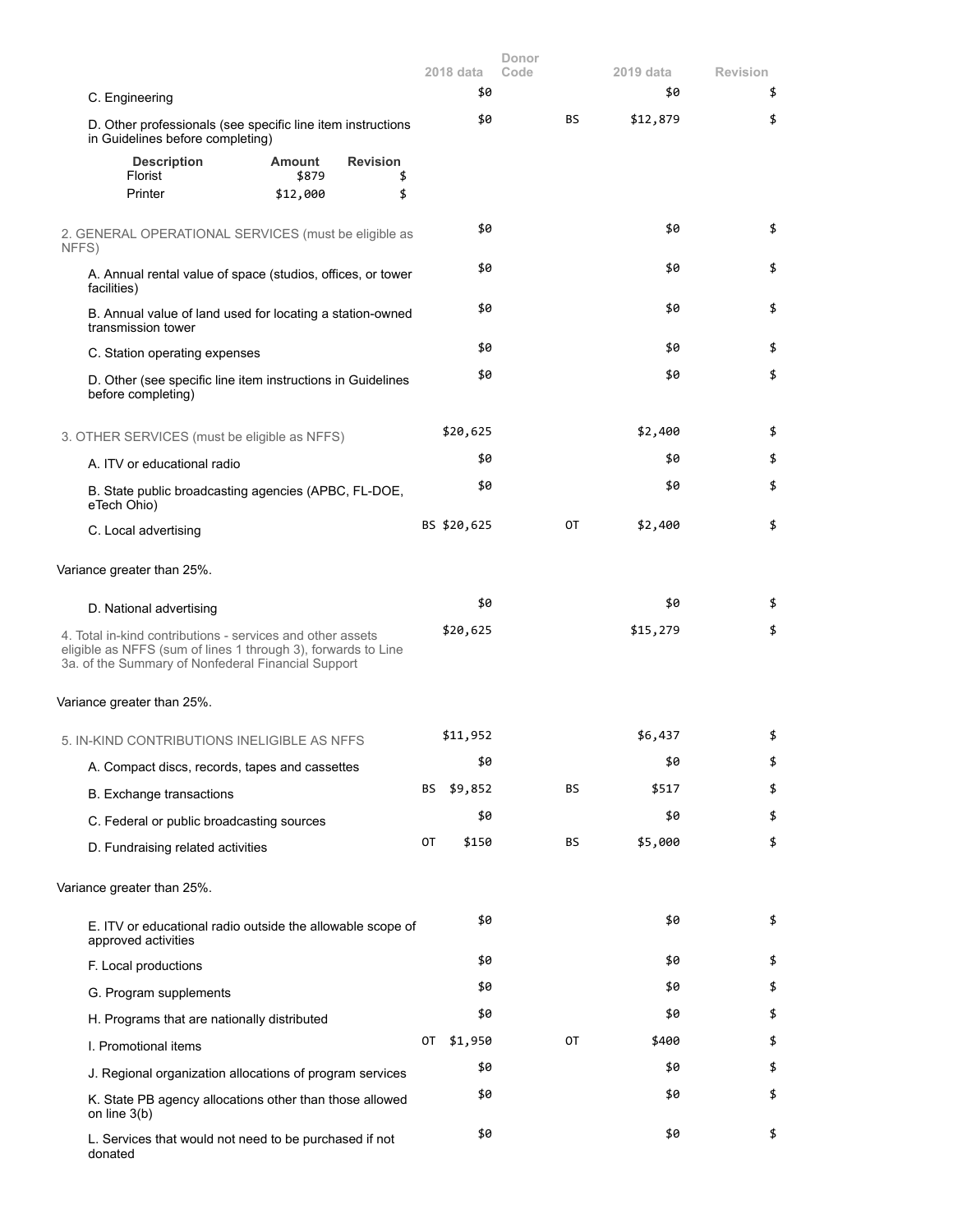|                                                                                                                                                                                                 |                 |                       | 2018 data | Donor<br>Code |    | 2019 data | <b>Revision</b> |
|-------------------------------------------------------------------------------------------------------------------------------------------------------------------------------------------------|-----------------|-----------------------|-----------|---------------|----|-----------|-----------------|
| M. Other                                                                                                                                                                                        |                 |                       | \$0       |               | BS | \$520     |                 |
| <b>Description</b><br>Caterer                                                                                                                                                                   | Amount<br>\$520 | <b>Revision</b><br>\$ |           |               |    |           |                 |
| 6. Total in-kind contributions - services and other assets (line 4<br>plus line 5), forwards to Schedule F, line 1c. Must agree with<br>in-kind contributions recognized as revenue in the AFS. |                 |                       | \$32,577  |               |    | \$21,716  | \$              |
| Variance greater than 25%.                                                                                                                                                                      |                 |                       |           |               |    |           |                 |

#### Comments

| Comment                                                  | <b>Name</b><br>Date                                                                                                                                                                           |           | <b>Status</b> |           |                 |
|----------------------------------------------------------|-----------------------------------------------------------------------------------------------------------------------------------------------------------------------------------------------|-----------|---------------|-----------|-----------------|
| <b>Schedule D</b><br><b>WIPB-TV (1767)</b><br>Muncie, IN |                                                                                                                                                                                               |           |               |           |                 |
|                                                          |                                                                                                                                                                                               |           | Donor         |           |                 |
|                                                          |                                                                                                                                                                                               | 2018 data | Code          | 2019 data | <b>Revision</b> |
| 1. Land (must be eligible as NFFS)                       |                                                                                                                                                                                               | \$0       |               | \$0       | \$              |
|                                                          | 2. Building (must be eligible as NFFS)                                                                                                                                                        | \$0       |               | \$0       | \$              |
|                                                          | 3. Equipment (must be eligible as NFFS)                                                                                                                                                       | \$0       |               | \$0       | \$              |
|                                                          | 4. Vehicle(s) (must be eligible as NFFS)                                                                                                                                                      | \$0       |               | \$0       | \$              |
|                                                          | 5. Other (specify) (must be eligible as NFFS)                                                                                                                                                 | \$0       |               | \$0       | \$              |
|                                                          | 6. Total in-kind contributions - property and equipment eligible<br>as NFFS (sum of lines 1 through 5), forwards to Line 3b. of<br>the Summary of Nonfederal Financial Support                | \$0       |               | \$0       | \$              |
|                                                          | 7. IN-KIND CONTRIBUTIONS INELIGIBLE AS NFFS                                                                                                                                                   | \$0       |               | \$0       | \$              |
| a) Exchange transactions                                 |                                                                                                                                                                                               | \$0       |               | \$0       | \$              |
|                                                          | b) Federal or public broadcasting sources                                                                                                                                                     | \$0       |               | \$0       | \$              |
|                                                          | c) TV only—property and equipment that includes new<br>facilities (land and structures), expansion of existing<br>facilities and acquisition of new equipment                                 | \$0       |               | \$0       | \$              |
| d) Other (specify)                                       |                                                                                                                                                                                               | \$0       |               | \$0       | \$              |
|                                                          | 8. Total in-kind contributions - property and equipment (line 6)<br>plus line 7), forwards to Schedule F, line 1d. Must agree with<br>in-kind contributions recognized as revenue in the AFS. | \$0       |               | \$0       | \$              |

# Comments

| Comment                                                  | Name                          | Date | <b>Status</b> |             |          |
|----------------------------------------------------------|-------------------------------|------|---------------|-------------|----------|
| <b>Schedule E</b><br><b>WIPB-TV (1767)</b><br>Muncie, IN |                               |      |               |             |          |
| <b>EXPENSES</b><br>(Operating and non-operating)         |                               |      |               |             |          |
|                                                          | <b>PROGRAM SERVICES</b>       |      | 2018 data     | 2019 data   | Revision |
|                                                          | 1. Programming and production |      | \$1,586,261   | \$1,562,207 | \$       |
|                                                          | A. TV CSG                     |      | \$828,769     | \$812,827   | \$       |

- B. TV Interconnection  $$9$  \$0  $$5$ C. Other CPB Funds  $\frac{1}{2}$  \$0 \$0 \$
- D. All non-CPB Funds \$757,492 \$757,492 \$749,380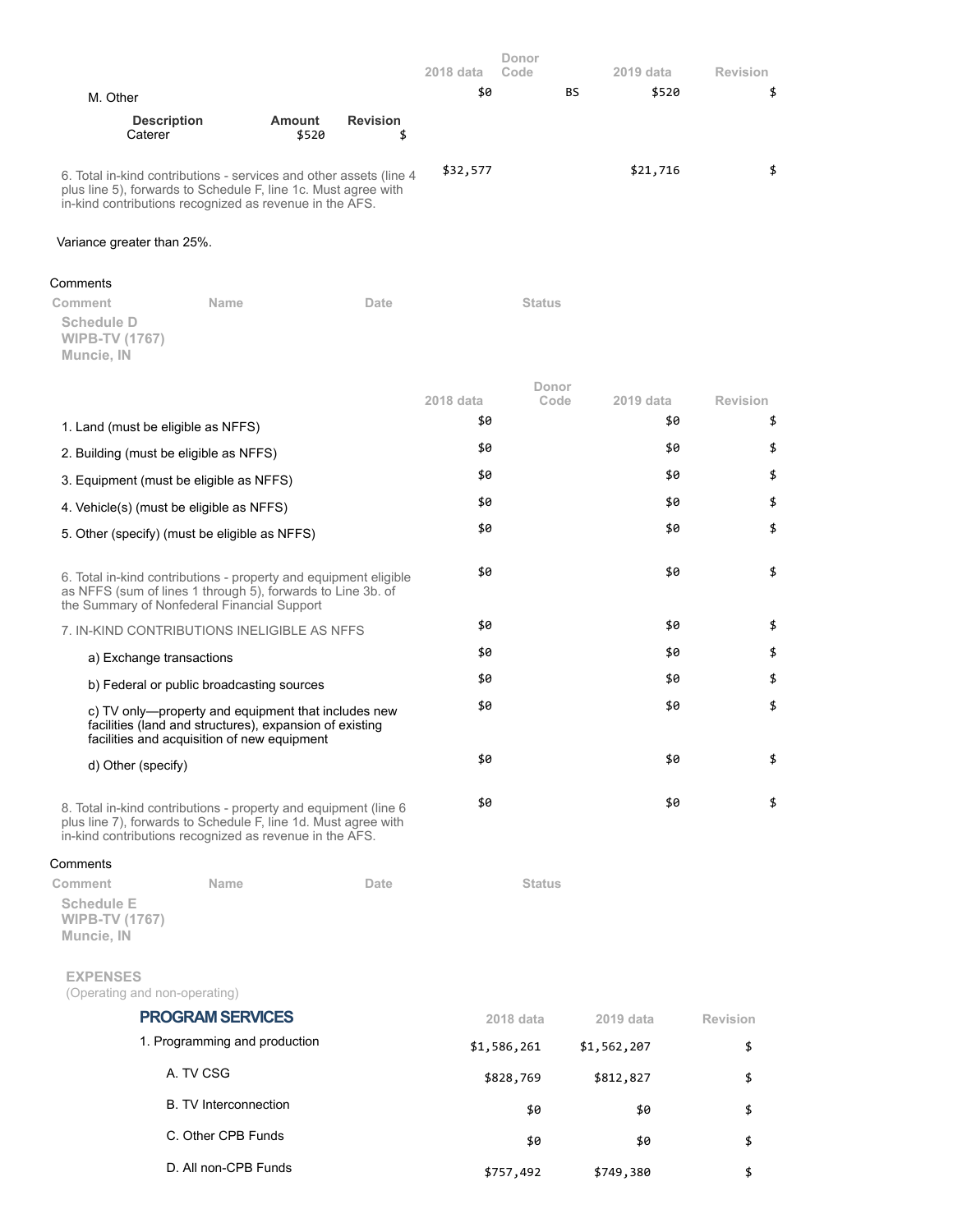| <b>PROGRAM SERVICES</b>                                                                              | 2018 data   | 2019 data   | <b>Revision</b> |
|------------------------------------------------------------------------------------------------------|-------------|-------------|-----------------|
| 2. Broadcasting and engineering                                                                      | \$577,103   | \$544,176   | \$              |
| A. TV CSG                                                                                            | \$0         | \$0         | \$              |
| <b>B. TV Interconnection</b>                                                                         | \$          | \$15,838    | \$              |
| C. Other CPB Funds                                                                                   | \$22,779    | \$24,024    | \$              |
| D. All non-CPB Funds                                                                                 | \$554,324   | \$504,314   | \$              |
| 3. Program information and promotion                                                                 | \$135,954   | \$191,214   | \$              |
| A. TV CSG                                                                                            | \$0         | \$0         | \$              |
| <b>B. TV Interconnection</b>                                                                         | \$0         | \$0         | \$              |
| C. Other CPB Funds                                                                                   | \$15,182    | \$32,922    | \$              |
| D. All non-CPB Funds                                                                                 | \$120,772   | \$158,292   | \$              |
| <b>SUPPORT SERVICES</b>                                                                              | 2018 data   | 2019 data   | <b>Revision</b> |
| 4. Management and general                                                                            | \$864,022   | \$792,220   | \$              |
| A. TV CSG                                                                                            | \$0         | \$0         | \$              |
| <b>B.</b> TV Interconnection                                                                         | \$0         | \$0         | \$              |
| C. Other CPB Funds                                                                                   | \$0         | \$0         | \$              |
| D. All non-CPB Funds                                                                                 | \$864,022   | \$792,220   | \$              |
| 5. Fund raising and membership development                                                           | \$190,239   | \$166,086   | \$              |
| A. TV CSG                                                                                            | \$0         | \$0         | \$              |
| <b>B. TV Interconnection</b>                                                                         | \$0         | \$0         | \$              |
| C. Other CPB Funds                                                                                   | \$0         | \$0         | \$              |
| D. All non-CPB Funds                                                                                 | \$190,239   | \$166,086   | \$              |
| 6. Underwriting and grant solicitation                                                               | \$116,539   | \$120,071   | \$              |
| A. TV CSG                                                                                            | \$0         | \$0         | \$              |
| <b>B.</b> TV Interconnection                                                                         | \$0         | \$0         | \$              |
| C. Other CPB Funds                                                                                   | \$0         | \$0         | \$              |
| D. All non-CPB Funds                                                                                 | \$116,539   | \$120,071   | \$              |
| 7. Depreciation and amortization (if not allocated to<br>functional categories in lines 1 through 6) | \$30,544    | \$59,355    | \$              |
| A. TV CSG                                                                                            | \$133       | \$133       | \$              |
| <b>B.</b> TV Interconnection                                                                         | \$3,588     | \$5,139     | \$              |
| C. Other CPB Funds                                                                                   | \$0         | \$764       | \$              |
| D. All non-CPB Funds                                                                                 | \$26,823    | \$53,319    | \$              |
| 8. Total Expenses (sum of lines 1 to 7) must<br>agree with audited financial statements              | \$3,500,662 | \$3,435,329 | \$              |
| A. Total TV CSG (sum of Lines 1.A, 2.A, 3.A,<br>4.A, 5.A, 6.A, 7.A)                                  | \$828,902   | \$812,960   | \$              |
| B. Total TV Interconnection (sum of Lines 1.B,<br>2.B, 3.B, 4.B, 5.B, 6.B, 7.B)                      | \$3,588     | \$20,977    | \$              |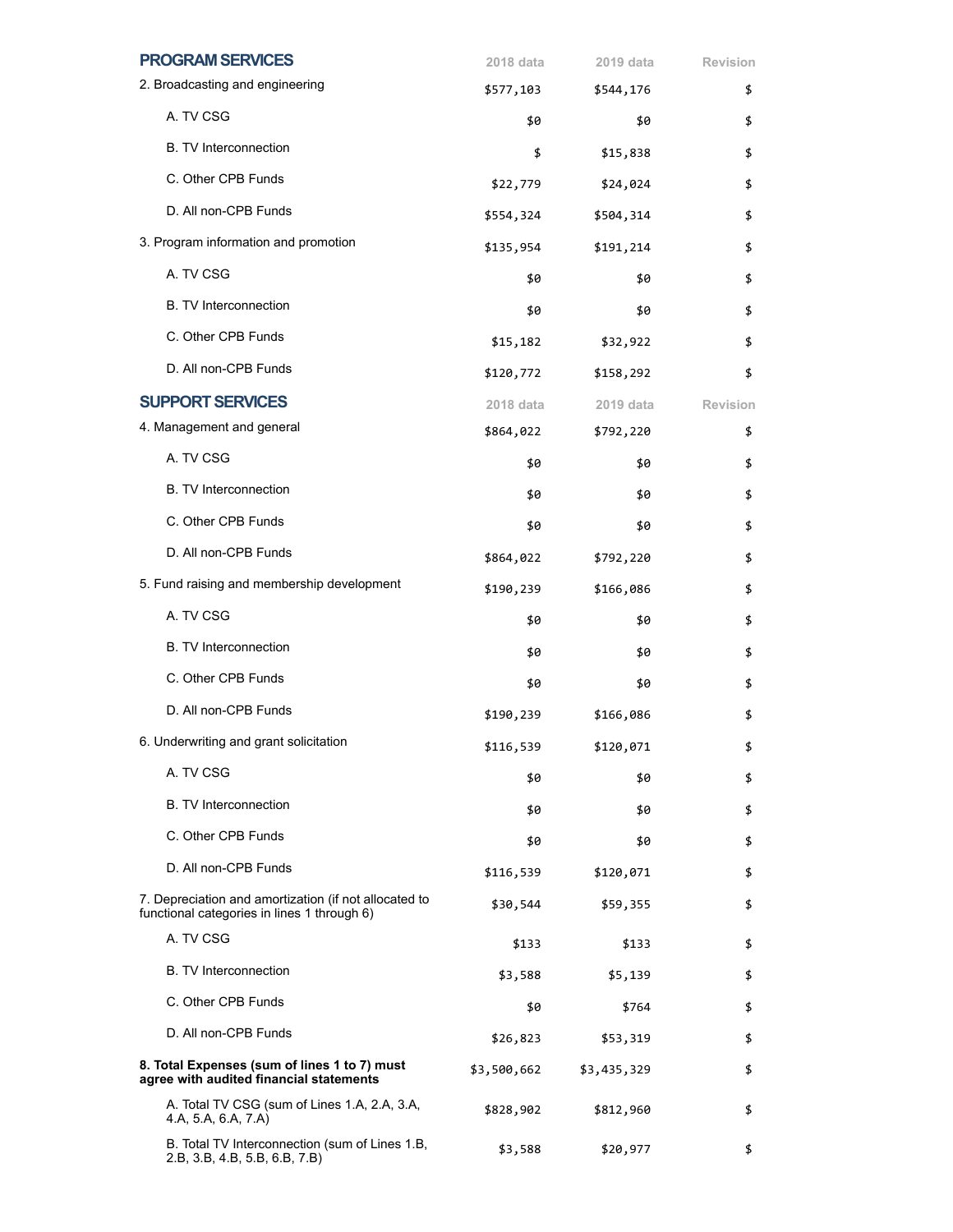|                                                                                    | <b>PROGRAM SERVICES</b>                                                        | 2018 data     | 2019 data   | <b>Revision</b> |
|------------------------------------------------------------------------------------|--------------------------------------------------------------------------------|---------------|-------------|-----------------|
|                                                                                    | C. Total Other CPB Funds (sum of Lines 1.C,<br>2.C, 3.C, 4.C, 5.C, 6.C, 7.C)   | \$37,961      | \$57,710    | \$              |
|                                                                                    | D. Total All non-CPB Funds (sum of Lines 1.D,<br>2.D, 3.D, 4.D, 5.D, 6.D, 7.D) | \$2,630,211   | \$2,543,682 | \$              |
| <b>INVESTMENT IN CAPITAL ASSETS</b><br>Cost of capital assets purchased or donated |                                                                                |               |             |                 |
|                                                                                    |                                                                                | 2018 data     | 2019 data   | <b>Revision</b> |
|                                                                                    | 9. Total capital assets purchased or donated                                   | \$25,495      | \$484,279   | \$              |
|                                                                                    | 9a. Land and buildings                                                         | \$0           | \$0         | \$              |
|                                                                                    | 9b. Equipment                                                                  | \$25,495      | \$484,279   | \$              |
|                                                                                    | 9c. All other                                                                  | \$0           | \$0         | \$              |
|                                                                                    | 10. Total expenses and investment in<br>capital assets (Sum of lines 8 and 9)  | \$3,526,157   | \$3,919,608 | \$              |
|                                                                                    | <b>Additional Information</b>                                                  |               |             |                 |
|                                                                                    | (Lines 11 + 12 must equal line 8 and Lines 13 + 14 must equal line 9)          | 2018 data     | 2019 data   | <b>Revision</b> |
|                                                                                    | 11. Total expenses (direct only)                                               | \$2,901,843   | \$2,375,224 | \$              |
|                                                                                    | 12. Total expenses (indirect and in-kind)                                      | \$598,819     | \$1,060,105 | \$              |
| 13. Investment in capital assets (direct only)                                     |                                                                                | \$25,495      | \$484,279   | \$              |
|                                                                                    | 14. Investment in capital assets (indirect and in-<br>kind)                    | \$0           | \$0         | \$              |
| Comments                                                                           |                                                                                |               |             |                 |
| Comment                                                                            | <b>Name</b><br>Date                                                            | <b>Status</b> |             |                 |
| <b>Schedule F</b><br><b>WIPB-TV (1767)</b><br>Muncie, IN                           |                                                                                |               |             |                 |
|                                                                                    |                                                                                |               | 2019 data   | Revision        |
| 1. Data from AFR                                                                   |                                                                                |               |             |                 |
| a. Schedule A, Line 22                                                             |                                                                                |               | \$3,414,533 | \$0             |
|                                                                                    | b. Schedule B, Line 5                                                          |               | \$458,618   | \$0             |
|                                                                                    | c. Schedule C, Line 6                                                          |               | \$21,716    | \$0             |
|                                                                                    | d. Schedule D, Line 8                                                          |               | \$0         | \$0             |
| e. Total from AFR                                                                  |                                                                                |               | \$3,894,867 | \$3,894,867     |

## **Choose Reporting Model**

You must choose one of the three reporting models in order to complete Schedule F. After making your selection, click the "Choose" button below, which will display your reporting model. When changing to a different reporting model all data entered in the current reporting model will be lost.

| GASB Model A proprietary enterprise-fund financial<br>FASB<br>statements with business-type activities only |             | GASB Model B public broadcasting entity-wide statements with<br>mixed governmental and business-type activities |  |  |  |  |  |
|-------------------------------------------------------------------------------------------------------------|-------------|-----------------------------------------------------------------------------------------------------------------|--|--|--|--|--|
|                                                                                                             | 2019 data   | Revision                                                                                                        |  |  |  |  |  |
| 2. GASB Model A proprietary enterprise-fund financial statements<br>with business-type activities only      |             |                                                                                                                 |  |  |  |  |  |
| a. Operating revenues                                                                                       | \$3,488,583 | \$3,488,583                                                                                                     |  |  |  |  |  |
| b. Non-operating revenues                                                                                   | \$432,203   | \$432,203                                                                                                       |  |  |  |  |  |
| c. Other revenue                                                                                            | \$0         | \$0                                                                                                             |  |  |  |  |  |